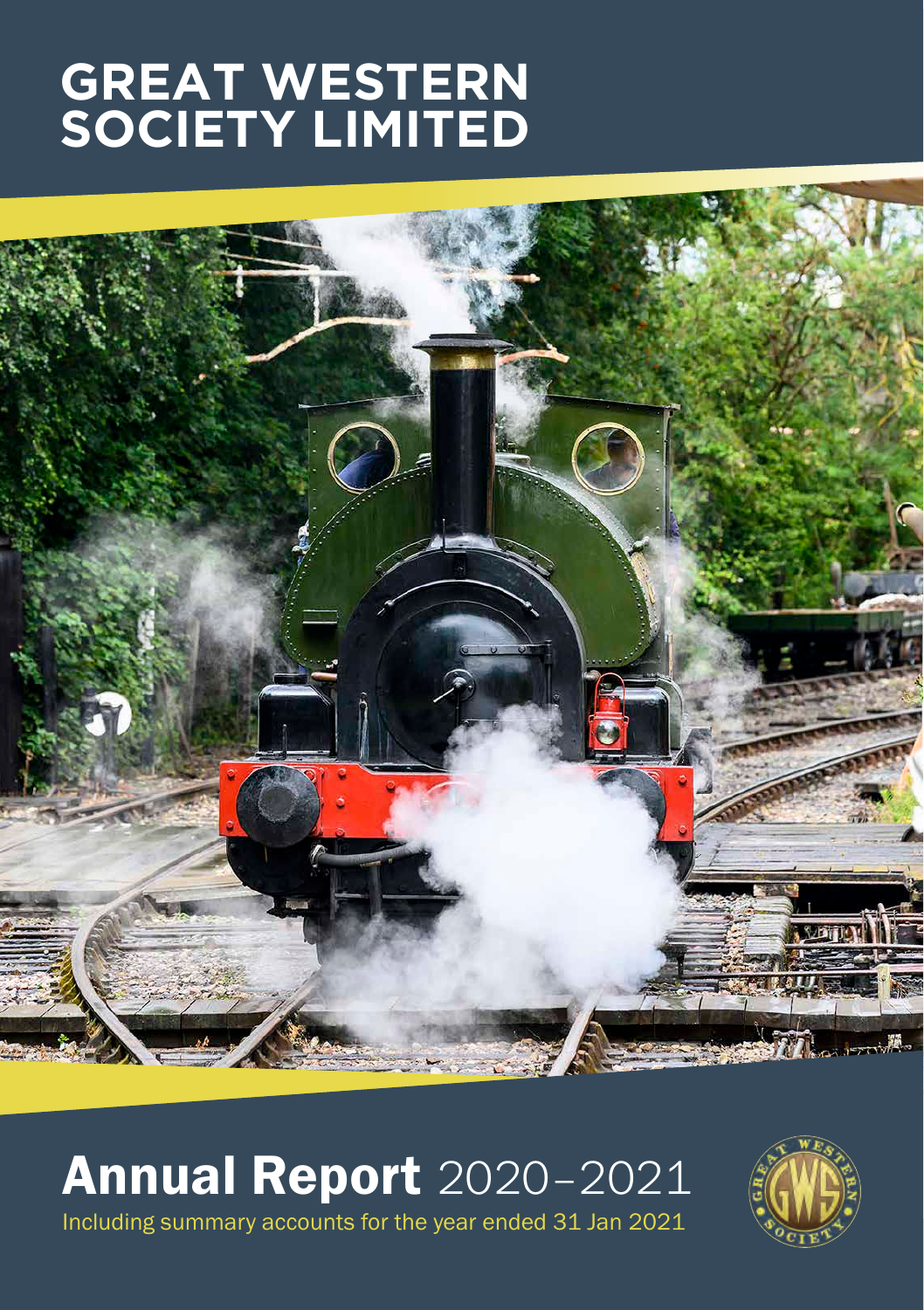# **Contents**

D

**TETE** 

| <b>Calling Notice</b>                                                   | 3  |
|-------------------------------------------------------------------------|----|
| <b>Agenda</b>                                                           | 4  |
| <b>Chairman's Statement</b>                                             | 5  |
| <b>Chief Executive's Review</b>                                         | 6  |
| <b>Income &amp; Expenditure</b><br><b>Account</b>                       | 8  |
| <b>Balance Sheet</b>                                                    | 9  |
| <b>Notes to the Financial</b><br><b>Statements</b>                      | 11 |
| Minutes of the fifty-third<br><b>Annual General Meeting</b>             | 19 |
| <b>Brief Profiles of Individuals</b><br><b>Standing for Re-election</b> | 24 |
| <b>Brief Profiles of Individuals</b><br><b>Standing for Election</b>    | 25 |
| Form of Proxy                                                           | 27 |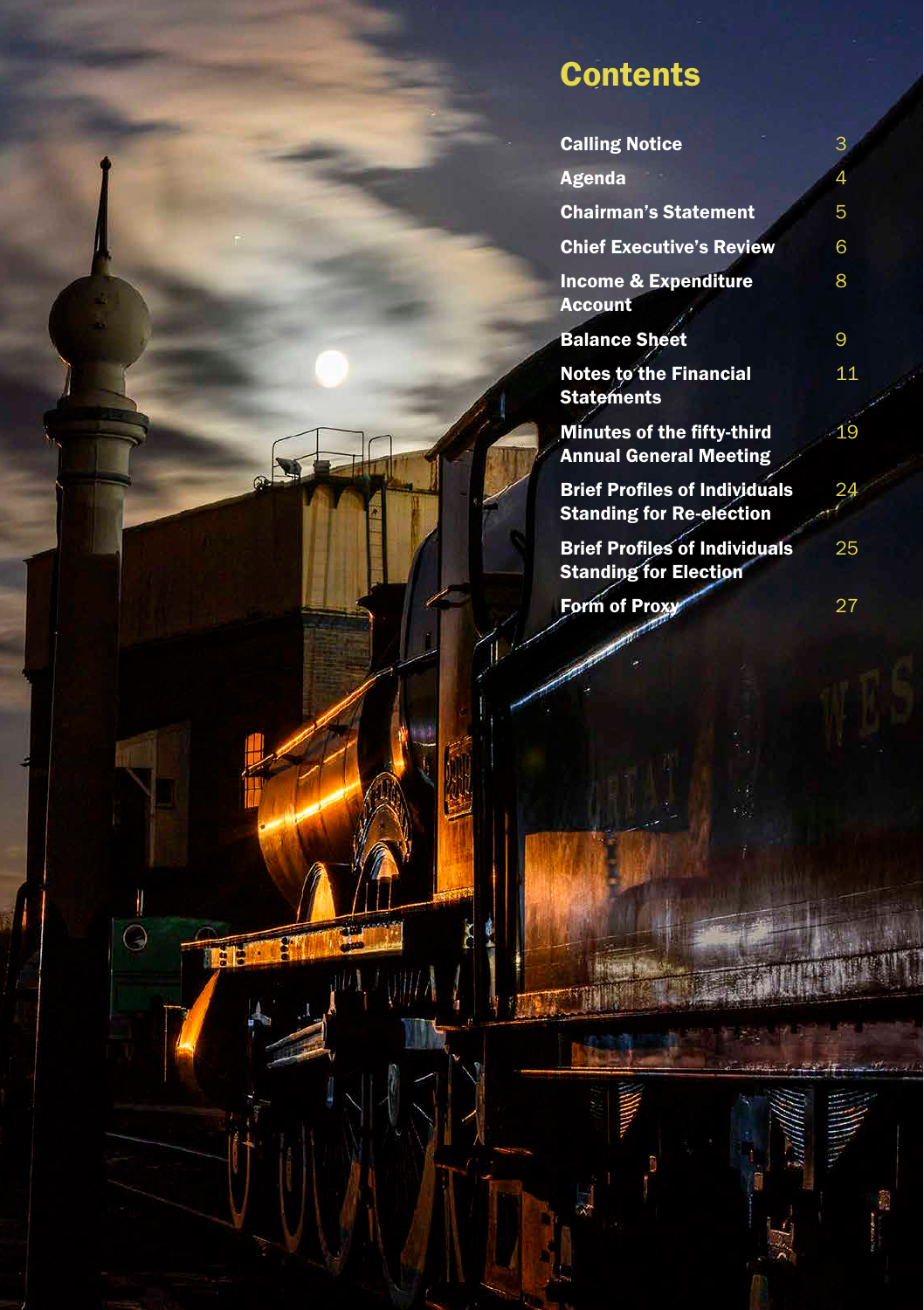### Annual General Meeting

Members' Information and Voting Pack

This year's AGM will be held at 7 pm BST on Saturday 16 October. Due to the ongoing pandemic and recognising that there may be some reluctance to meet in a large group, we will hold an online AGM using the Zoom platform.

Such a meeting will have its challenges, but also has some benefits, such as members being able to 'attend' from anywhere in the world via computers and smartphones with internet access. There will also be the option to join from a standard phone for audio only. Members who are not able to attend are, as usual, encouraged to participate by casting their votes using the proxy form in this pack.

#### How to register

Visit our website at DidcotRailwayCentre. org.uk and click on the link to the Members' Area – about two-thirds of the way down the home page.

Here you will find more information about the 2021 AGM, with links to the relevant documents such as the full Accounts. There is also a link for GWS members to register for the online meeting by noon on Thursday 14 October.

It is important that you register for the AGM using the online form. *If you wish to join the AGM using a standard phone, please register your request by 8 October 2021 (so that we can post the phone number to you in time) by letter to the Society's address below.* 

In the week before the meeting, all members who have registered to attend will receive an email notification of the meeting, with instructions on how to use Zoom including how to ask questions and links to download key documents that accompany the meeting.

There will be the standard formal and informal parts of the meeting, and minutes will be taken in the normal way.

Richard Varley, Company Secretary Didcot Railway Centre, Didcot OX11 7NJ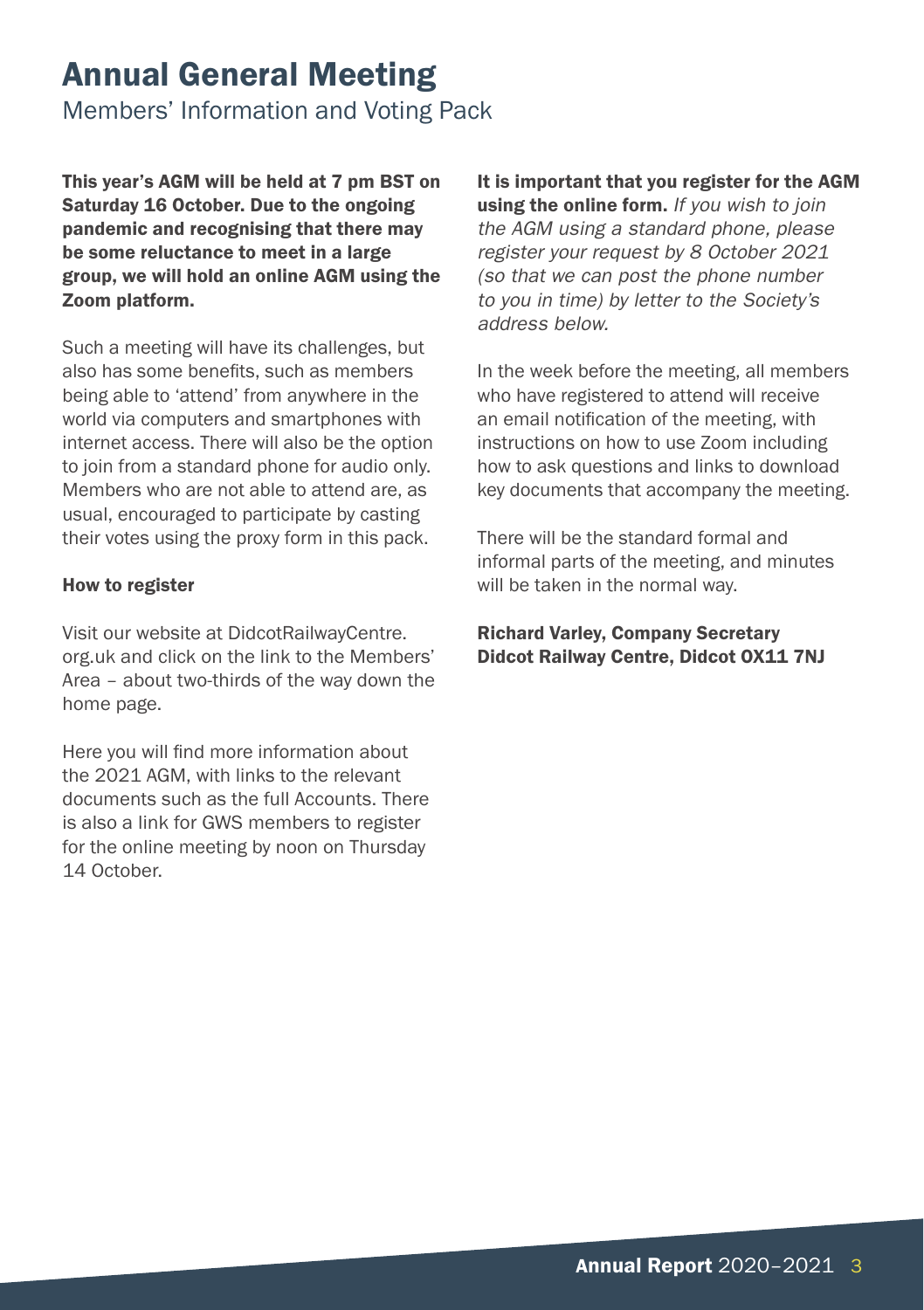### Great Western Society Limited Annual General Meeting

Notice is hereby given that the fifty fourth Annual General Meeting of the Great Western Society Limited will be held by Zoom at 7pm (BST) on 16 October 2021

### Agenda

- **1.** To approve and adopt the Accounts for the year ended 31 January 2021 together with the report of the Board and Auditors thereon.
- 2. To approve the Minutes of the Annual General Meeting of 10 October 2020.
- 3. To approve the Society's Review of the year 2020-21 including the summary accounts for the year ended 31 January 2021.
- 4. To elect Board members\*
- 4.1 Ms R Walker-Jones and Mr A J Keys retire by rotation and being eligible offer themselves for re-election.
- 4.2 Mrs E Jhita, Mrs K Mitchell and Mr M Khan were co-opted to the Board and offer themselves for election.
- 5. To re-appoint Wellers as Auditors and to authorise the Board to fix their remuneration.
- 6. Summary.

By order of the Board R V Varley **Secretary** 31 August 2021

\*Profiles of individuals standing for election or re-election are given on page 24.

All members are entitled to be present and vote at this meeting, or in their absence, they may appoint a proxy to attend and vote on their behalf. A proxy need not be a member of the Society. A form of proxy for the use of members is provided on the webpage of the Society's website; or on page 27. All proxies should be submitted by post (marked for the attention of the Company Secretary) or emailed to richard.varley@didcotrailwaycentre. org.uk to arrive not less than 48 hours prior to the commencement of the meeting.

At the conclusion of the AGM, there will be an Informal Meeting of members. This is a general discussion between the Board, representatives of Great Western Trust, Great Western Preservations Limited and the Society membership attending. There will be time available for questions or comments about any Society function. Although proxy votes will not be allowed at the Informal Meeting, any decisions taken will form a recommendation to the Board and will be given full and careful consideration.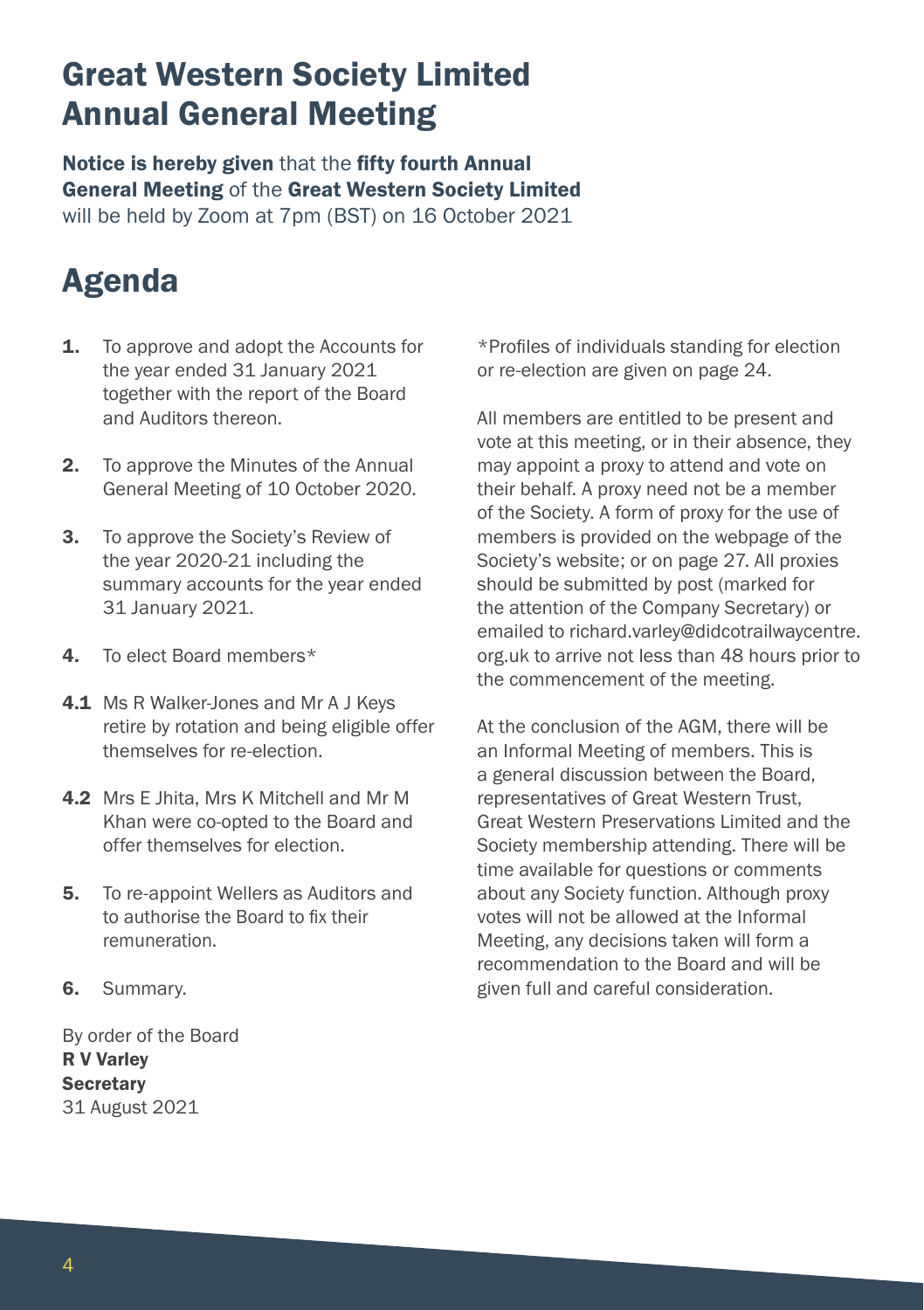### Chairman's Statement

The year to 31st January 2021 was quite a year for all the wrong reasons with the world plunged into a pandemic and many sections of the economy, including our own, shut down in an effort to manage the spread of the Coronavirus. With the aid of a number of Government and National Heritage Lottery grants and a number of bequests and donations, we were able to survive the financial impact of being forced to close twice during the year and to have restricted admissions when we were allowed to open.

At the end of 2020 Emma Jhita, our first Chief Executive, decided on a change of career, although thankfully we have not lost her services entirely as she agreed to become a Director. The processes and people that she put in place and her skills ensured that we came through 2020 in far better shape than we could have hoped for. We subsequently recruited a new Chief Executive, Clive Hetherington, who will build on the foundations that Emma put in place. We are therefore in a strong position to face the challenges of the future.

The pandemic also adversely affected the work that could be carried out by volunteers and paid staff, and indeed our contractors, which delayed a number of projects. It was heartening to see the support that everyone provided and their forbearance with all the restriction that had to be put in place.

Due to the uncertainties with the level of income the Board took measures to control expenditure to ensure that once things return to normal, as they ultimately will, we will be in a sound financial situation.

Some of the planned building developments have been put on hold but the importance of improving access to Didcot Railway Centre has been recognised by the Board and a Project Manager was appointed to manage the project of extending the subway and constructing the entry ramp. The project requires input from Network Rail, Great Western Railway and DB Cargo. Our goal is still to start construction at the end of 2021 if practicable.

The hire of locos to heritage railways, which allows a more diverse range of people to view the locos and see the standards that we achieve, which is a credit to all concerned, restarted once circumstances allowed. This also provides another useful income stream.

We continue to improve the diversity of the Board. In addition to Emma Jhita, we are delighted that Mocky Khan (currently Mayor of Didcot) and Kirsty Mitchell, who both live close to Didcot have joined the board. Kirsty has helped us greatly over the recent years with her expertise in recruitment and HR.

I would like to thank all my fellow Directors, members of the Senior Management Team, the front of house staff, catering, and shop staff and of course our volunteers, in whatever capacity they work, for the support, enthusiasm and sheer hard work, in what has been a challenging year.

Richard Preston GWS Chairman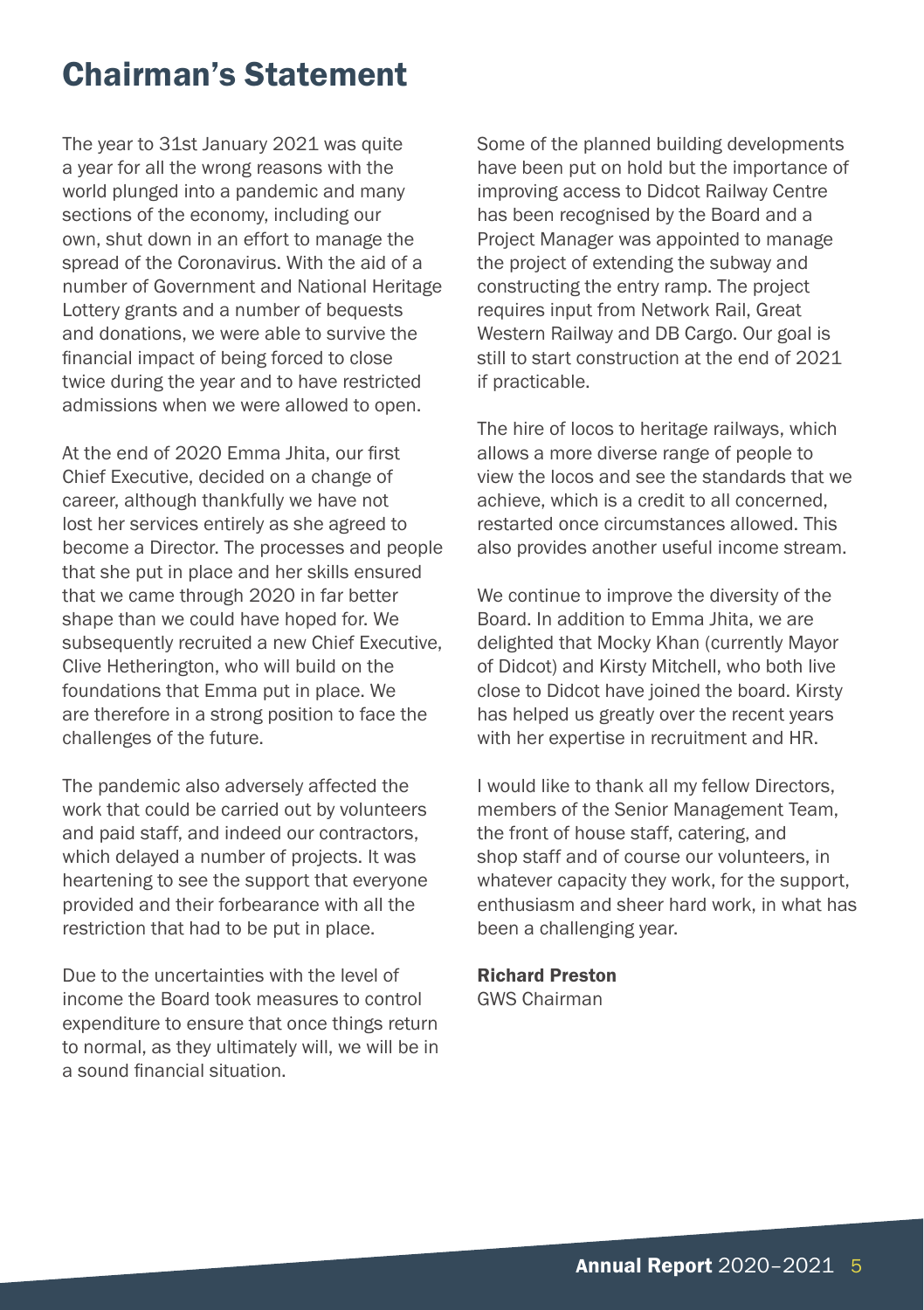### Chief Executive's Review

For most people, and indeed all organisations around the world, the defining memory of 2020 will be the COVID-19 pandemic, which is of course still with us and has had such devastating consequences for the lives and livelihoods of millions around the world.

The Great Western Society (GWS) has been on a sixty-year journey and in this our Jubilee Year it will be good to celebrate our successes and congratulate ourselves for surviving a very difficult year. We have been fortunate to be granted financial support from government schemes to help us through the crises and also three substantial legacies that have enabled us to continue our development plan.

With 30 steam locomotives and 100 carriages and wagons at Didcot Railway Centre (DRC) now is the time to ensure our collection has a secure future for the next 60 years. The income generated by visitors to our site will be our lifeblood in coming years and they will only come if the Railway Centre provides an experience that is second to none with facilities to match.

The next 12 months should see work starting on our new access ramp and we hope to start the redevelopment of our catering facilities. These two developments will enable us to increase the number of visitors to DRC and increase revenue across the site. During this year we have also started the reconstruction of Heyford Station, a much anticipated and needed addition to the historic buildings at the DRC.

With all the new building work starting it is imperative that the two most iconic buildings at DRC, the coal stage and engine shed

become our number one priority. Both are in desperate need of repair and restoration, and this will be my main focus for fund raising for the foreseeable future. Failure of either of these buildings in any major way would be a serious setback for everything we do and stand for at the GWS.

Without our volunteers and employees, we would not have been able to come out of COVID in such a good position and as the new CE it was inspiring to see the staff and volunteers working so hard to keep DRC safe and operational throughout the pandemic. We will need many more people of this type over the coming years as we all know we need to attract new volunteers and in particular those from the younger generation to learn the skills we hold before they are lost. These skills are vital to retain our designation as a living steam museum and this year will see the start of a new volunteer recruitment programme.

I am sure everybody would be disappointed if I did not mention the imminent arrival of our locomotives nearing completion of their restoration. Pendennis Castle, 1466, and a little blue coloured engine will all be coming out this year if everything goes to plan. Looking back over DRC's history, I have not been able to find a year when we had a more impressive collection of working engines at our disposal. I would like to improve the preservation and display of all our carriages and rolling stock over the coming years and hopefully by the time I write next year's CE report we will have firm plans in place.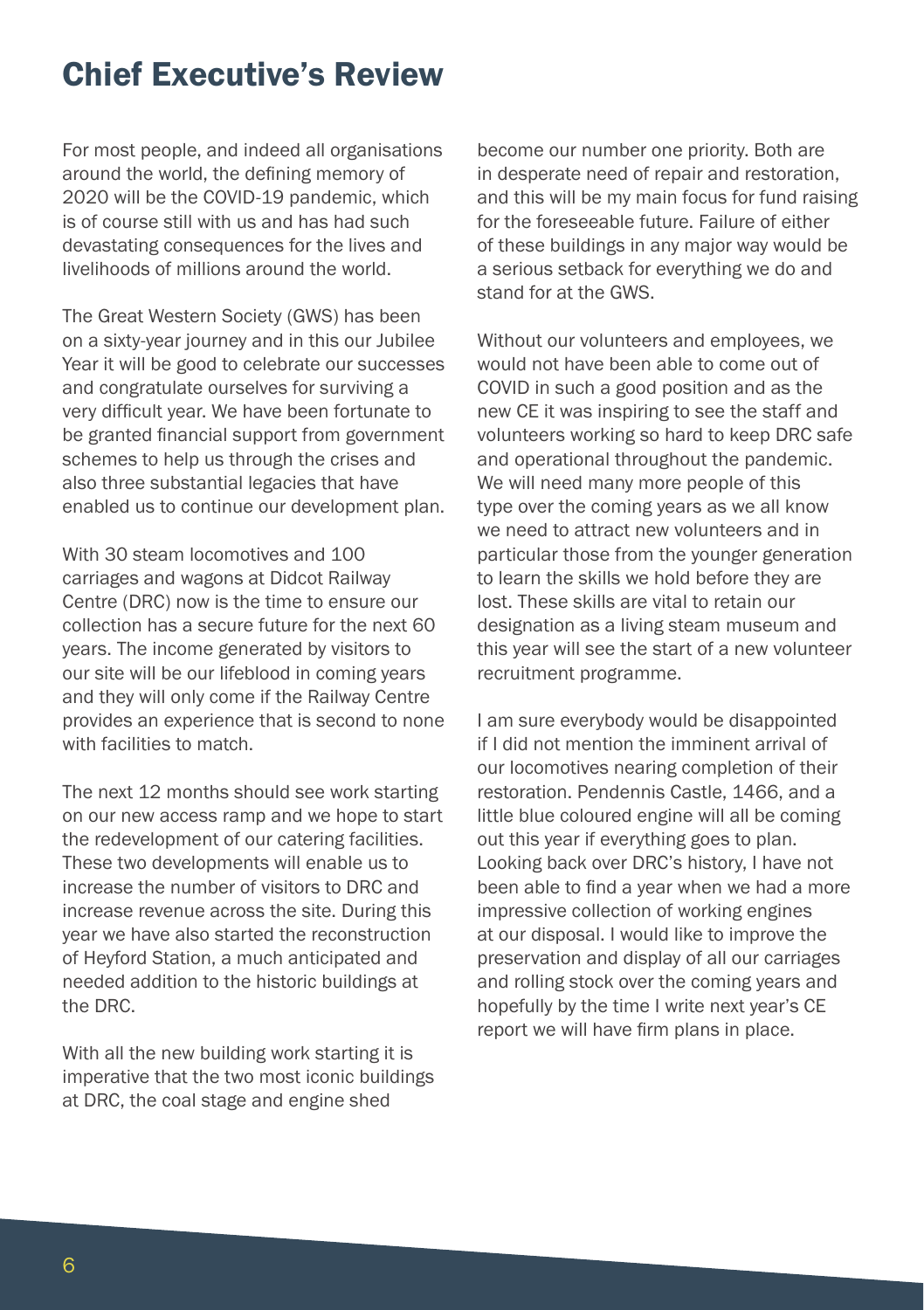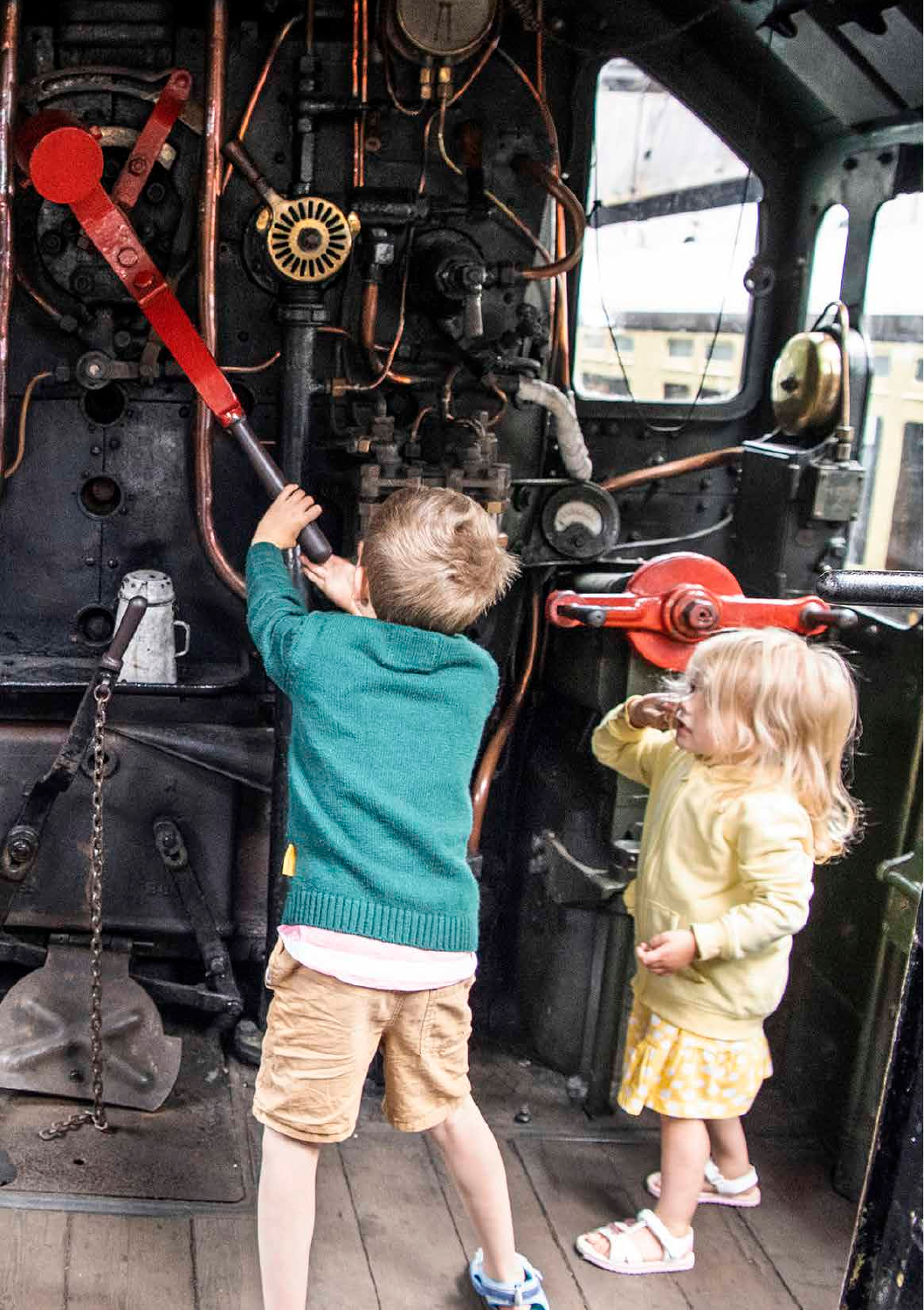### Income & Expenditure Account

For the year ended 31 January 2021

|                                                                               |                | <b>Restricted</b><br><b>Funds</b><br>2021 | <b>Unrestricted</b><br><b>Funds</b><br>2021 | <b>Total</b><br><b>Funds</b><br>2021 | Total<br><b>Funds</b><br>2020 |
|-------------------------------------------------------------------------------|----------------|-------------------------------------------|---------------------------------------------|--------------------------------------|-------------------------------|
|                                                                               | <b>Note</b>    | £                                         | £                                           | £                                    | £                             |
| <b>INCOME FROM:</b>                                                           |                |                                           |                                             |                                      |                               |
| Donations, legacies and grants                                                | $\mathbf{1}$   | 291,467                                   | 426,197                                     | 717,664                              | 1,822,347                     |
| Income from Charitable<br><b>Activities</b>                                   | $\overline{2}$ | ä,                                        | 361,844                                     | 361,844                              | 516,541                       |
| Fund raising income                                                           | 3              | 60,819                                    | 599                                         | 61,418                               | 37,075                        |
| Gift aid from Great Western<br><b>Retail Sales Limited</b>                    | 4              | ×,                                        | 25,804                                      | 25,804                               | 153,587                       |
| Investment income                                                             | 5              | 1,373                                     | 21,414                                      | 22,787                               | 26,395                        |
| <b>TOTAL INCOME</b>                                                           |                | 353,659                                   | 835,858                                     | 1,189,517                            | 2,555,945                     |
| <b>EXPENDITURE ON:</b>                                                        |                |                                           |                                             |                                      |                               |
| Raising funds                                                                 | 6,7            | 9,950                                     | 3,281                                       | 13,231                               | 10,380                        |
| Charitable activities:                                                        |                |                                           |                                             |                                      |                               |
| Restoration, preservation and<br>promotion costs including sup-<br>port costs | 8,10           | 542,493                                   | 690,857                                     | 1,233,350                            | 1,196,672                     |
| Governance                                                                    | 9              |                                           | 16,852                                      | 16,852                               | 16,328                        |
| <b>TOTAL EXPENDITURE</b>                                                      |                | 552,443                                   | 710,990                                     | 1,263,433                            | 1,223,380                     |
| <b>NET (LOSSES) / GAINS ON</b><br><b>INVESTMENTS</b>                          |                | ٠                                         | (39, 947)                                   | (39, 947)                            | 2,082                         |
| <b>NET MOVEMENT IN FUNDS FOR</b><br>THE YEAR BEFORE TRANSFERS                 |                | (198, 784)                                | 84,921                                      | (113, 863)                           | 1,334,647                     |
| <b>TRANSFERS BETWEEN FUNDS</b>                                                |                | 19,004                                    | (19,004)                                    |                                      |                               |
| <b>NET MOVEMENT IN FUNDS:</b>                                                 |                | (179, 780)                                | 65,917                                      | (113, 863)                           | 1,334,647                     |
| <b>TOTAL FUNDS AT 1</b><br><b>FEBRUARY 2020</b>                               |                | 874,154                                   | 2,392,695                                   | 3,266,849                            | 1,932,202                     |
| <b>TOTAL FUNDS AT 31</b><br><b>JANUARY 2021</b>                               |                | 694,374                                   | 2,458,612                                   | 3,152,986                            | 3,266,849                     |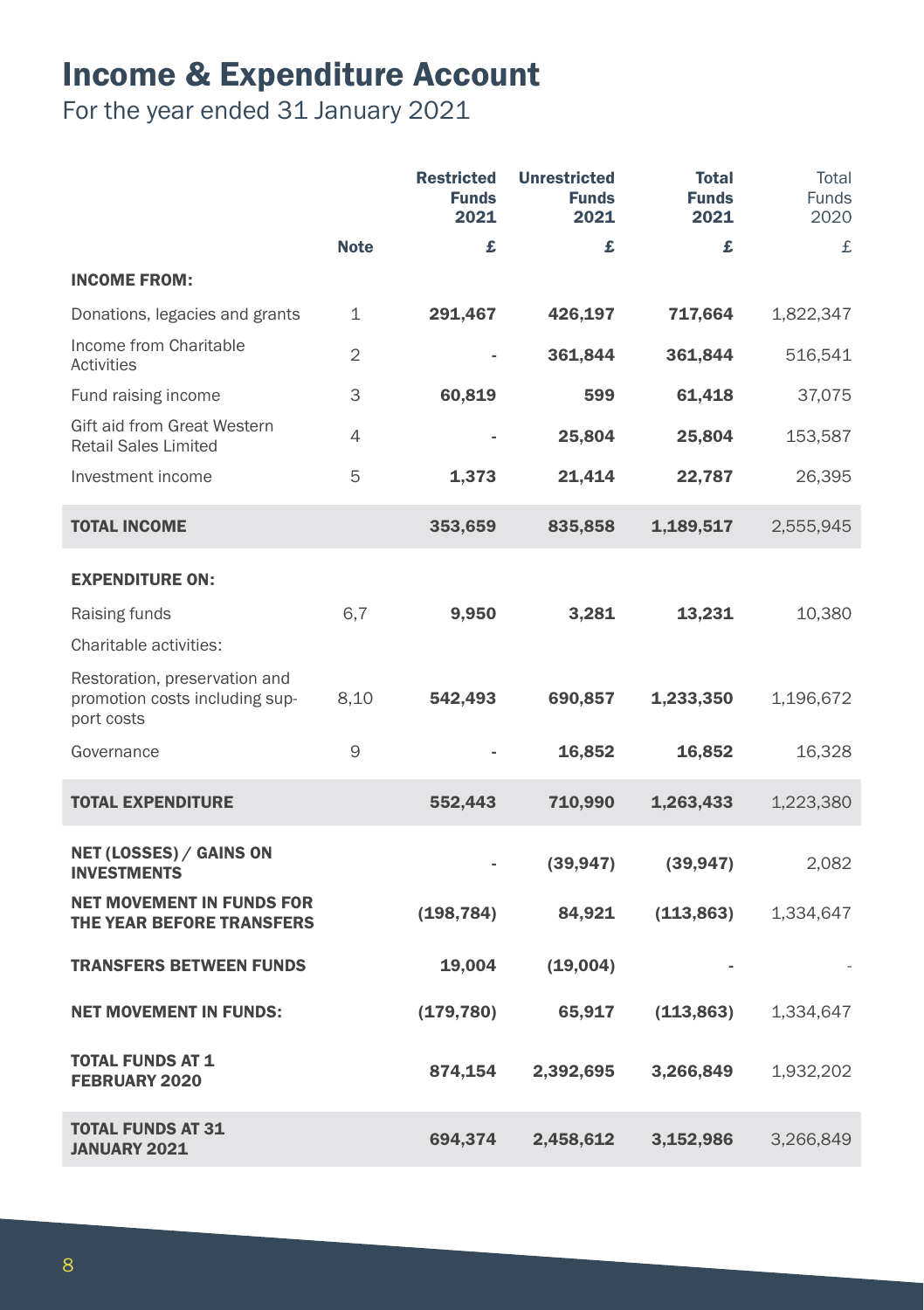### Balance Sheet

As at 31 January 2021

|                                                                   |             |            | 2021      |            | 2020      |
|-------------------------------------------------------------------|-------------|------------|-----------|------------|-----------|
|                                                                   | <b>Note</b> |            | £         |            | £         |
| <b>FIXED ASSETS</b>                                               |             |            |           |            |           |
| Tangible fixed assets                                             | 11          |            | 923,737   |            | 932,402   |
| Investments                                                       | 12          |            |           |            | 1,135,244 |
|                                                                   |             |            | 923,737   |            | 2,067,646 |
| <b>CURRENT ASSETS</b>                                             |             |            |           |            |           |
| <b>Stocks</b>                                                     |             | 29,171     |           | 24,714     |           |
| <b>Debtors</b>                                                    | 13          | 101,676    |           | 87,020     |           |
| Short term deposits                                               |             | 707,998    |           | 1,050,443  |           |
| Cash at bank                                                      |             | 1,609,994  |           | 227,507    |           |
|                                                                   |             | 2,448,839  |           | 1,389,684  |           |
| <b>CREDITORS: amounts falling</b><br>due within one year          | 14          | (219, 590) |           | (120, 481) |           |
| <b>NET CURRENT ASSETS</b>                                         |             |            | 2,229,249 |            | 1,269,203 |
| <b>TOTAL ASSETS LESS CURRENT</b><br><b>LIABILITIES</b>            |             |            | 3,152,986 |            | 3,336,849 |
| <b>CREDITORS: Amounts falling</b><br>due after more than one year |             |            |           |            | (70,000)  |
| <b>NET ASSETS</b>                                                 |             |            | 3,152,986 |            | 3,266,849 |
| <b>CHARITY FUNDS</b>                                              |             |            |           |            |           |
| Restricted fund                                                   | 15          |            | 694,374   |            | 874,154   |
| Designated funds                                                  | 16          |            | 2,248,347 |            | 2,278,837 |
| Unrestricted funds                                                | 16          |            | 210,265   |            | 113,858   |
|                                                                   |             |            | 3,152,986 |            | 3,266,849 |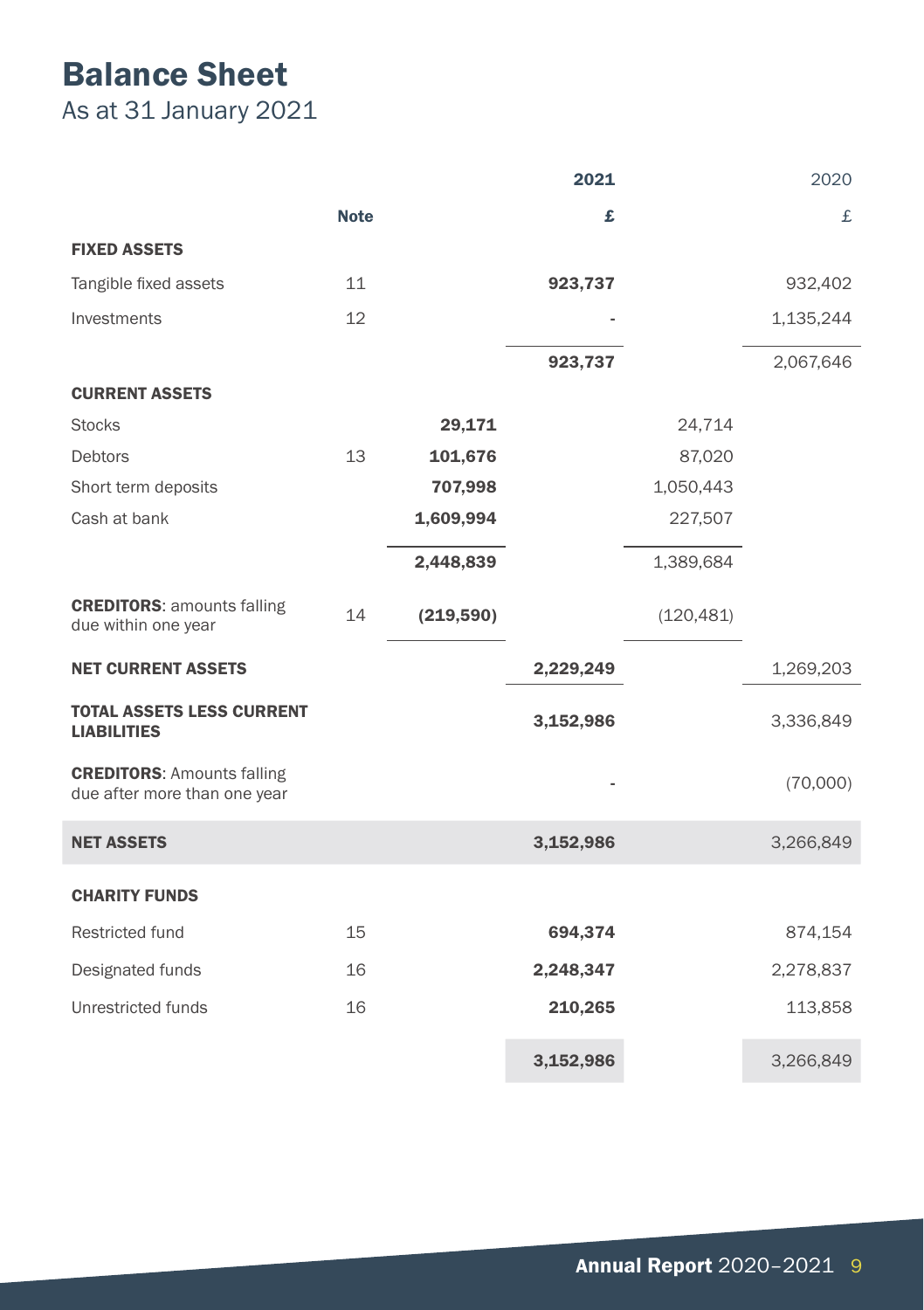### Balance Sheet As at 31 January 2021 (continued)

The Board confirms that the summarised accounts on these pages are a summary of the information extracted from the full statutory accounts for the year ended 31 January 2021 which were approved on the 31 July 2021.

The summarised accounts may not contain sufficient information to allow for a full understanding of the financial affairs of the Society. For further information the full annual accounts and Report of the Directors for the year ended 31 January 2021 and the auditor's report on those accounts should be consulted. Copies of the full annual accounts may be found on the Society's website or obtained free of charge from the Society. The summarised accounts do not constitute full accounts within the meaning of the Companies Act 2006 and the Charities Act 2011.

A copy of the full statutory accounts of the Society, upon which the auditors have reported without qualification, will be delivered to both Companies House and the Charity Commission.

Approved by the Board and signed on its behalf by:

#### R A Preston Chairman

31 July 2021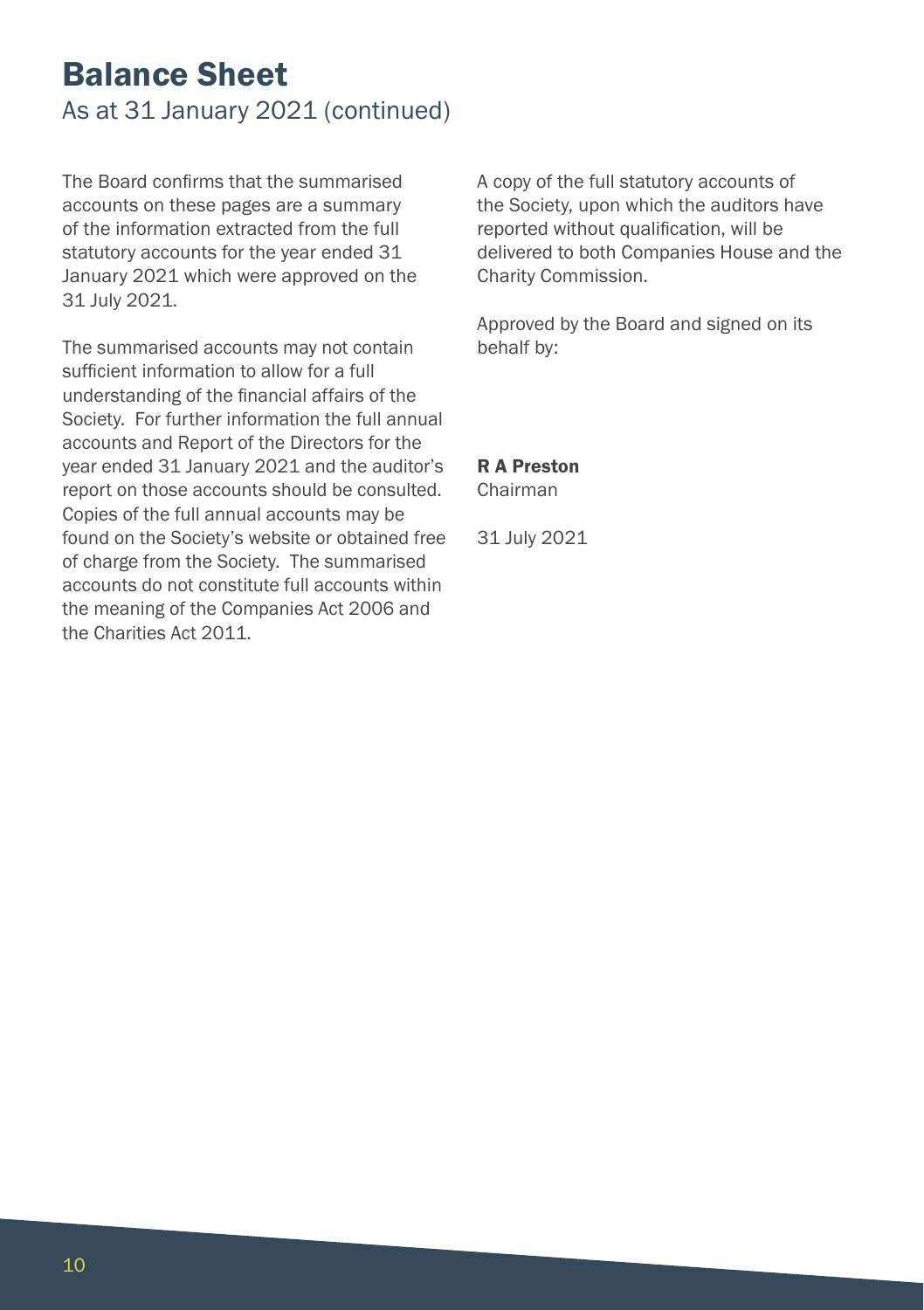For the year ended 31 January 2021

#### 1. Donations, legacies and grants

|                                       | <b>Restricted</b><br><b>Funds</b><br>2021 | <b>Unrestricted</b><br><b>Funds</b><br>2021 | <b>Total Funds</b><br>2021 | <b>Total Funds</b><br>2020 |
|---------------------------------------|-------------------------------------------|---------------------------------------------|----------------------------|----------------------------|
| Donations                             | 288,467                                   | 45.401                                      | 333,868                    | 427,839                    |
| Legacies                              | 3,000                                     | 108,426                                     | 111.426                    | 1,375,566                  |
| Arts Council Funding and other grants | ٠                                         | 223,592                                     | 223,592                    | 18,942                     |
| <b>CJRS</b> Grant                     | ٠                                         | 48.778                                      | 48.778                     | ٠                          |
|                                       | 291,467                                   | 426.197                                     | 717.664                    | 1.822.347                  |

#### 2. Incoming from Charitable Activities

|                                  | <b>Restricted</b><br><b>Funds</b><br>2021 | <b>Unrestricted</b><br><b>Funds</b><br>2021 | <b>Total Funds</b><br>2021 | <b>Total Funds</b><br>2020 |
|----------------------------------|-------------------------------------------|---------------------------------------------|----------------------------|----------------------------|
| Entrance fees                    | ٠                                         | 269.095                                     | 269.095                    | 428.945                    |
| Subscriptions and enrolment fees | ٠                                         | 92.749                                      | 92.749                     | 87,596                     |
|                                  | $\blacksquare$                            | 361.844                                     | 361.844                    | 516.541                    |

#### 3. Fund raising income

|               | <b>Restricted</b><br><b>Funds</b><br>2021 | <b>Unrestricted</b><br><b>Funds</b><br>2021 | <b>Total Funds</b><br>2021 | <b>Total Funds</b><br>2020 |
|---------------|-------------------------------------------|---------------------------------------------|----------------------------|----------------------------|
| Appeal income | ٠                                         | ٠                                           | ۰                          | 7,830                      |
| Raffles       | 23,532                                    | ٠                                           | 23,532                     | 16,489                     |
| Other Income  | 37,287                                    | 599                                         | 37,886                     | 12,756                     |
|               | 60,819                                    | 599                                         | 61.418                     | 37.075                     |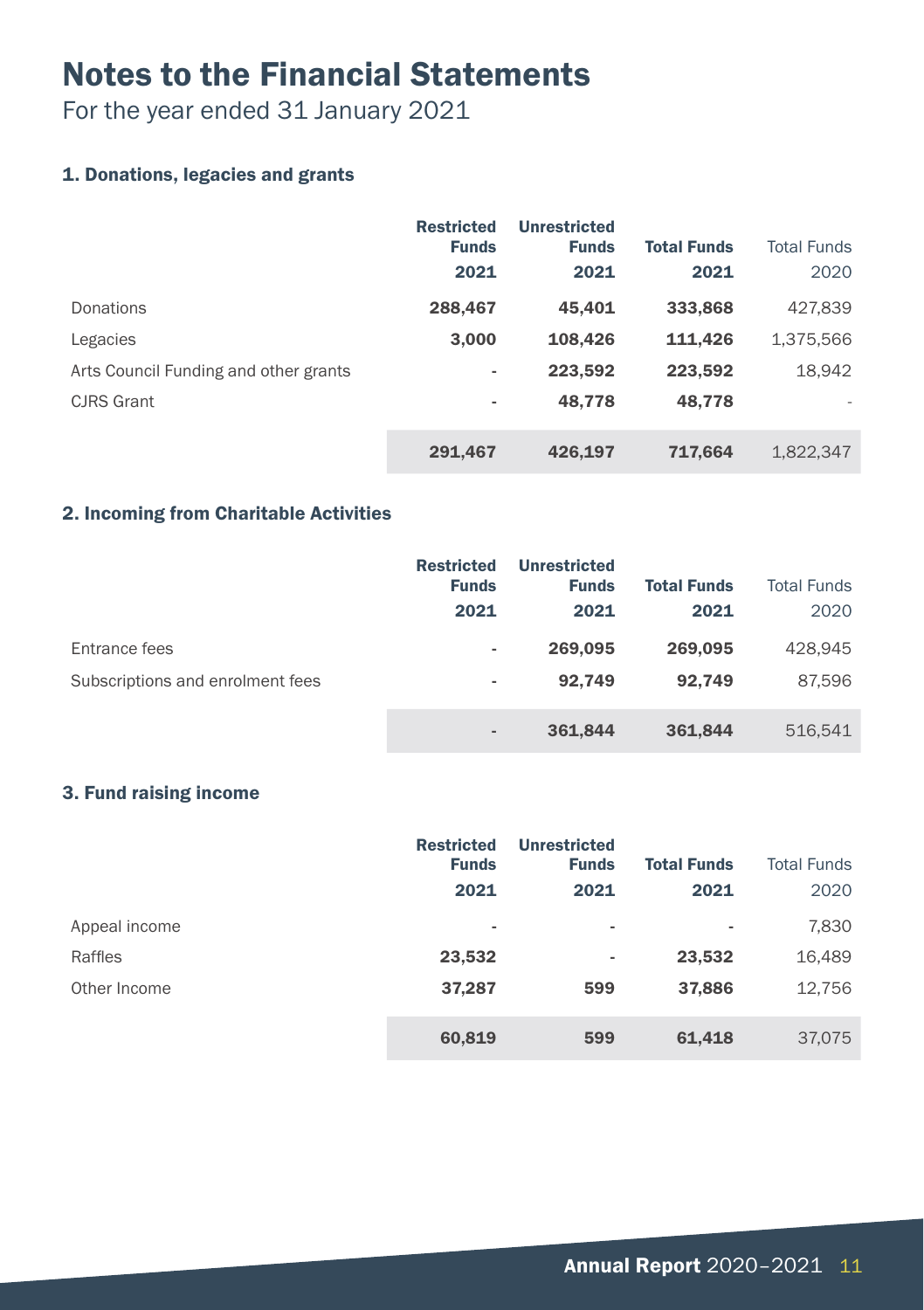For the year ended 31 January 2021

#### 4. Gift aid from Great Western Retail Sales Limited

|                                          | 2021   | 2020    |
|------------------------------------------|--------|---------|
| Gift aid income for the year comprises:- |        |         |
| Shop                                     | 12,817 | 27,466  |
| Catering                                 | 2.860  | 19,855  |
| Other trading incl. steaming fees        | 10.127 | 106.266 |
|                                          | 25,804 | 153,587 |

#### 5. Investment income

|                                                   | 2021   | 2020   |
|---------------------------------------------------|--------|--------|
| The investment income for the year<br>comprises:- |        |        |
| Interest on Government Stocks                     | 20,935 | 21,481 |
| Interest Receivable                               | 1.852  | 4.914  |
|                                                   | 22,787 | 26.395 |

#### 6. Cost of generating income

|                           | <b>Restricted</b><br><b>Funds</b><br>2021 | <b>Unrestricted</b><br><b>Funds</b><br>2021 | <b>Total Funds</b><br>2021 | Total Funds<br>2020 |
|---------------------------|-------------------------------------------|---------------------------------------------|----------------------------|---------------------|
| Advertising and marketing | 9.950                                     | 20                                          | 9.970                      | 9,103               |
|                           | 9.950                                     | 20                                          | 9.970                      | 9,103               |

#### 7. Investment Management costs

|                            | <b>Restricted</b><br><b>Funds</b><br>2021 | <b>Unrestricted</b><br><b>Funds</b><br>2021 | <b>Total Funds</b><br>2021 | <b>Total Funds</b><br>2020 |
|----------------------------|-------------------------------------------|---------------------------------------------|----------------------------|----------------------------|
| Investment management fees | ٠                                         | 3.261                                       | 3.261                      | 1.277                      |
|                            | $\blacksquare$                            | 3.261                                       | 3.261                      | 1,277                      |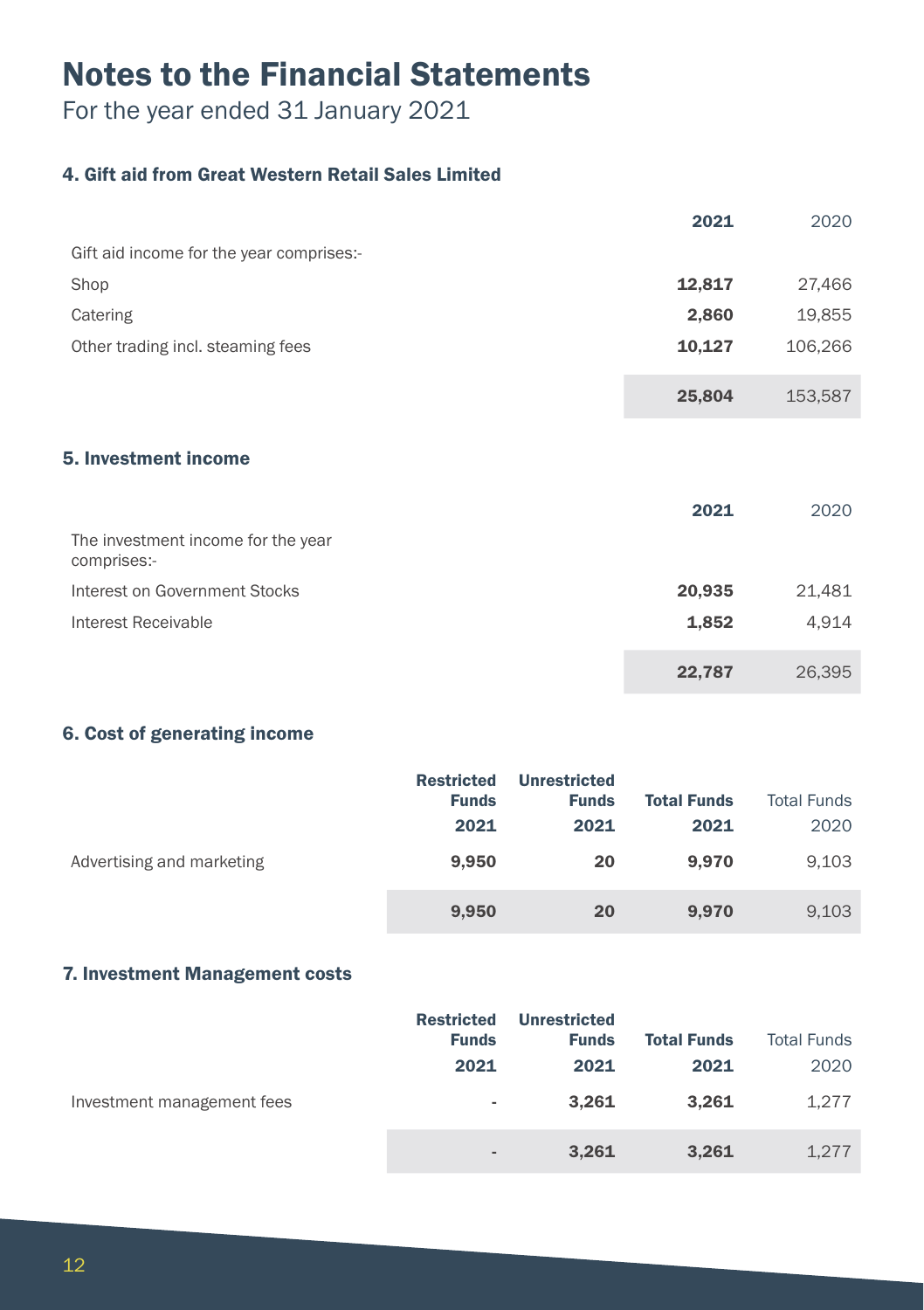For the year ended 31 January 2021

#### 8. Restoration, preservation and promotion costs

|                                                                                | <b>Restricted</b><br><b>Funds</b> | <b>Unrestricted</b><br><b>Funds</b> | <b>Total Funds</b> | <b>Total Funds</b> |
|--------------------------------------------------------------------------------|-----------------------------------|-------------------------------------|--------------------|--------------------|
|                                                                                | 2021                              | 2021                                | 2021               | 2020               |
| <b>Restoration and preservation of</b><br>locomotives, rolling stock and depot |                                   |                                     |                    |                    |
| Staff costs                                                                    | 44.478                            | 93,721                              | 138,199            | 91,546             |
| Repairs and maintenance of locomotives,<br>rolling stock, buildings and tracks | 498,015                           | 9.743                               | 507,758            | 411,269            |
| Rent, rates and water                                                          | ٠                                 | 17,160                              | 17,160             | 24,719             |
| Insurance                                                                      | ٠                                 | 67,221                              | 67,221             | 70,084             |
| Coal and oil                                                                   | ٠                                 | 25,089                              | 25,089             | 31,382             |
| Electricity                                                                    | ٠                                 | 22,775                              | 22,775             | 35,925             |
| Depreciation                                                                   | ٠                                 | 28,152                              | 28,152             | 28,210             |
| Site cleaning and security                                                     | ٠                                 | 22.727                              | 22,727             | 19,449             |
| <b>Promotion of the Great Western Railway</b><br>and its successors            |                                   |                                     |                    |                    |
| Echo costs                                                                     |                                   | 33,614                              | 33,614             | 31,819             |
| Event staging costs                                                            |                                   | 76.222                              | 76.222             | 211,526            |
|                                                                                | 542.493                           | 396.424                             | 938.917            | 955.929            |

#### 9. Governance

|                              | <b>Restricted</b><br><b>Funds</b><br>2021 | <b>Unrestricted</b><br><b>Funds</b><br>2021 | <b>Total Funds</b><br>2021 | <b>Total Funds</b><br>2020 |
|------------------------------|-------------------------------------------|---------------------------------------------|----------------------------|----------------------------|
| <b>Auditors Remuneration</b> | ٠                                         | 16.852                                      | 16.852                     | 16,328                     |
|                              | $\blacksquare$                            | 16,852                                      | 16,852                     | 16.328                     |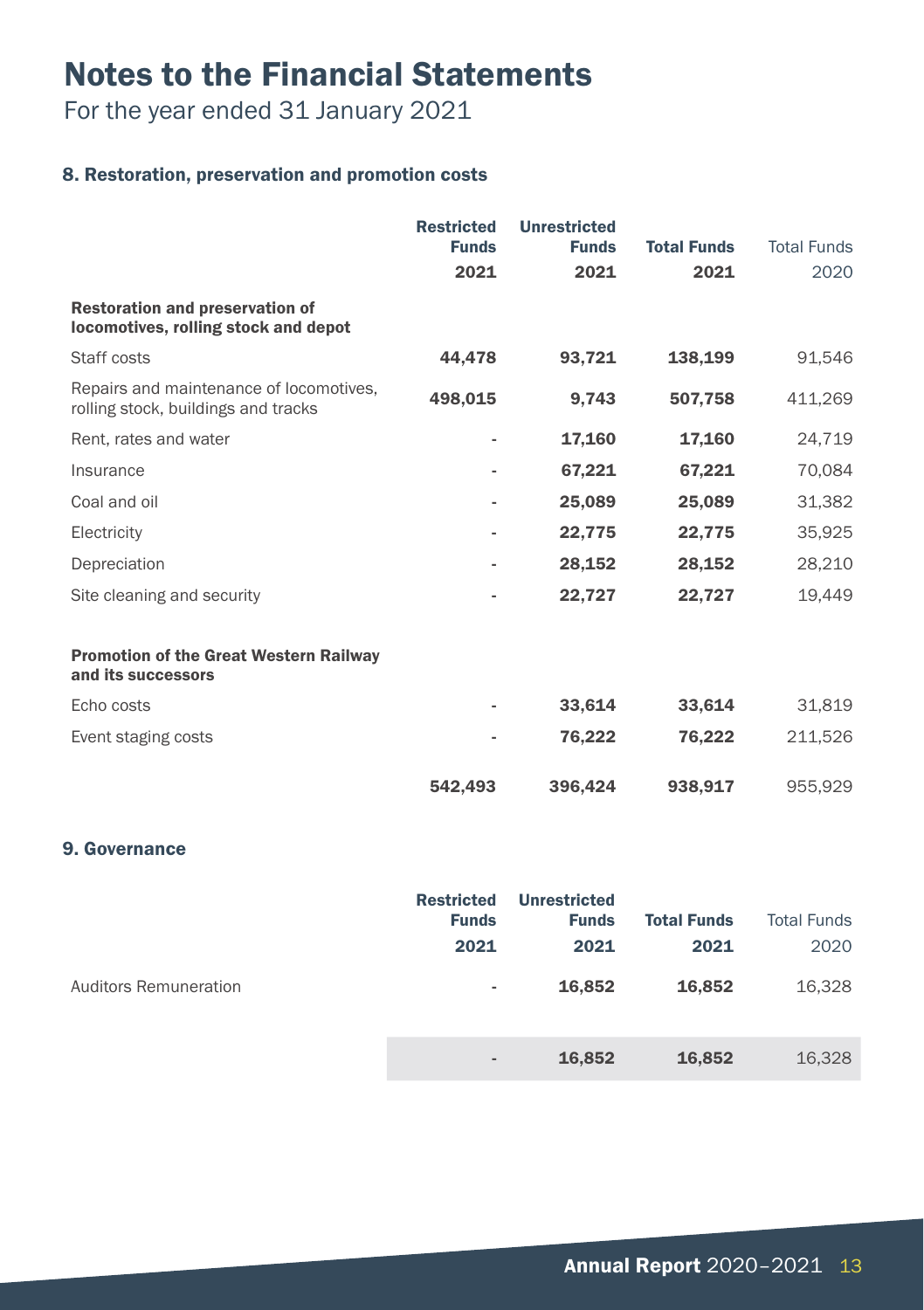For the year ended 31 January 2021

#### 10. Support Costs

| 2021<br>2021<br>2021<br>13,571<br>13,571<br>Bank Charges and Interest<br>٠<br>19,595<br>19,595<br><b>Sundry Expenses</b><br>٠<br>71<br><b>Travel and Subsistence</b><br>71<br>٠<br>6,411<br>6,411<br>Postage and telephone<br>٠<br>6,918<br>6,918<br>Stationery and office supplies<br>٠<br>335<br>335<br><b>Staff Expenses</b><br>٠ | <b>Total Funds</b> |
|--------------------------------------------------------------------------------------------------------------------------------------------------------------------------------------------------------------------------------------------------------------------------------------------------------------------------------------|--------------------|
|                                                                                                                                                                                                                                                                                                                                      | 2020               |
|                                                                                                                                                                                                                                                                                                                                      | 7,418              |
|                                                                                                                                                                                                                                                                                                                                      | 28,960             |
|                                                                                                                                                                                                                                                                                                                                      | 2,311              |
|                                                                                                                                                                                                                                                                                                                                      | 7,923              |
|                                                                                                                                                                                                                                                                                                                                      | 5,545              |
|                                                                                                                                                                                                                                                                                                                                      | 1,372              |
| Affiliation<br>2,065<br>2,065<br>٠                                                                                                                                                                                                                                                                                                   | 1,343              |
| 231,446<br>214,927<br><b>Wages and Salaries</b><br>٠                                                                                                                                                                                                                                                                                 | 168,920            |
| 12,673<br>National Insurance<br>٠                                                                                                                                                                                                                                                                                                    | 7,707              |
| 3,846<br>Pension<br>٠                                                                                                                                                                                                                                                                                                                | 2,429              |
| 7,135<br>7,135<br>Depreciation<br>٠                                                                                                                                                                                                                                                                                                  | 6,815              |
| 1,575<br>Loan Interest<br>1,575<br>٠                                                                                                                                                                                                                                                                                                 |                    |
| 5,311<br>5,311<br><b>Redundancy Costs</b><br>٠                                                                                                                                                                                                                                                                                       |                    |
| 294,433<br>294,433                                                                                                                                                                                                                                                                                                                   | 240,743            |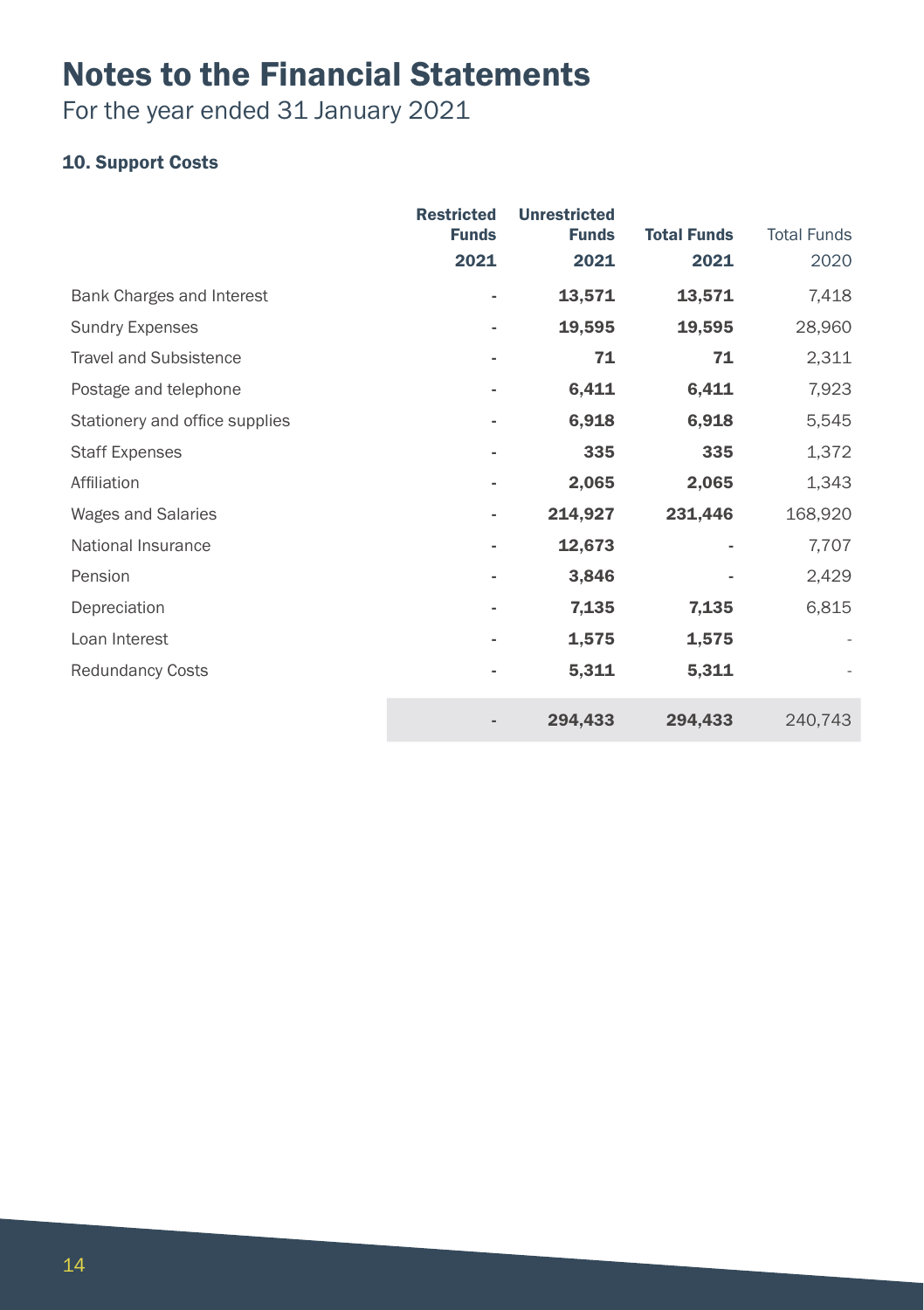For the year ended 31 January 2021

#### 11. Tangible fixed assets

|                     | Leasehold<br><b>Property</b> | <b>Site buildings</b><br>and electrical<br>installation | Furniture,<br>fittings and<br>equipment | <b>Total</b> |
|---------------------|------------------------------|---------------------------------------------------------|-----------------------------------------|--------------|
| Cost                |                              |                                                         |                                         |              |
| At 1 February 2020  | 142,200                      | 1,080,154                                               | 240,304                                 | 1,462,658    |
| Additions           |                              | 13,867                                                  | 14,204                                  | 28,071       |
| <b>Disposals</b>    |                              |                                                         | (260)                                   | (260)        |
| At 31 January 2021  | 142,200                      | 1,094,021                                               | 254,248                                 | 1,490,469    |
|                     |                              |                                                         |                                         |              |
| <b>Depreciation</b> |                              |                                                         |                                         |              |
| At 1 February 2020  | 22,748                       | 374,532                                                 | 132,976                                 | 530,256      |
| Charge for the year | 2,844                        | 20,730                                                  | 13,126                                  | 36,700       |
| On Disposals        |                              |                                                         | (224)                                   | (224)        |
| At 31 January 2021  | 25,592                       | 395,262                                                 | 145,878                                 | 566,732      |
|                     |                              |                                                         |                                         |              |
| Net book value      |                              |                                                         |                                         |              |
| At 31 January 2021  | 116,608                      | 698,759                                                 | 108,370                                 | 923,737      |
| At 31 January 2020  | 119,452                      | 705,622                                                 | 107,328                                 | 932,402      |
|                     |                              |                                                         |                                         |              |

#### 12. Fixed asset investments

| <b>Market value</b>         | <b>Government</b><br><b>stocks</b> | The listed Government Stocks were<br>purchased with a view to holding them<br>until maturity rather than for any capital<br>gains as the net income achieved was to |
|-----------------------------|------------------------------------|---------------------------------------------------------------------------------------------------------------------------------------------------------------------|
| At 1 February 2020          | 1,135,244                          | exceed the losses at maturity.                                                                                                                                      |
| Additions in the year       | 2,134,703                          | The loss realised in the year of £39,947<br>was more than offset by the income                                                                                      |
| Disposals at current value  | (3,230,000)                        | received in the two years of £42,416, as                                                                                                                            |
| Realised losses on disposal | (39, 947)                          | shown in note 5. Even after taking into<br>account the investment management<br>fees of £4,538, as shown in note 7, and                                             |
| At 31 January 2021          |                                    | the capital surplus of £2,082 last year,<br>there was a very small surplus overall.                                                                                 |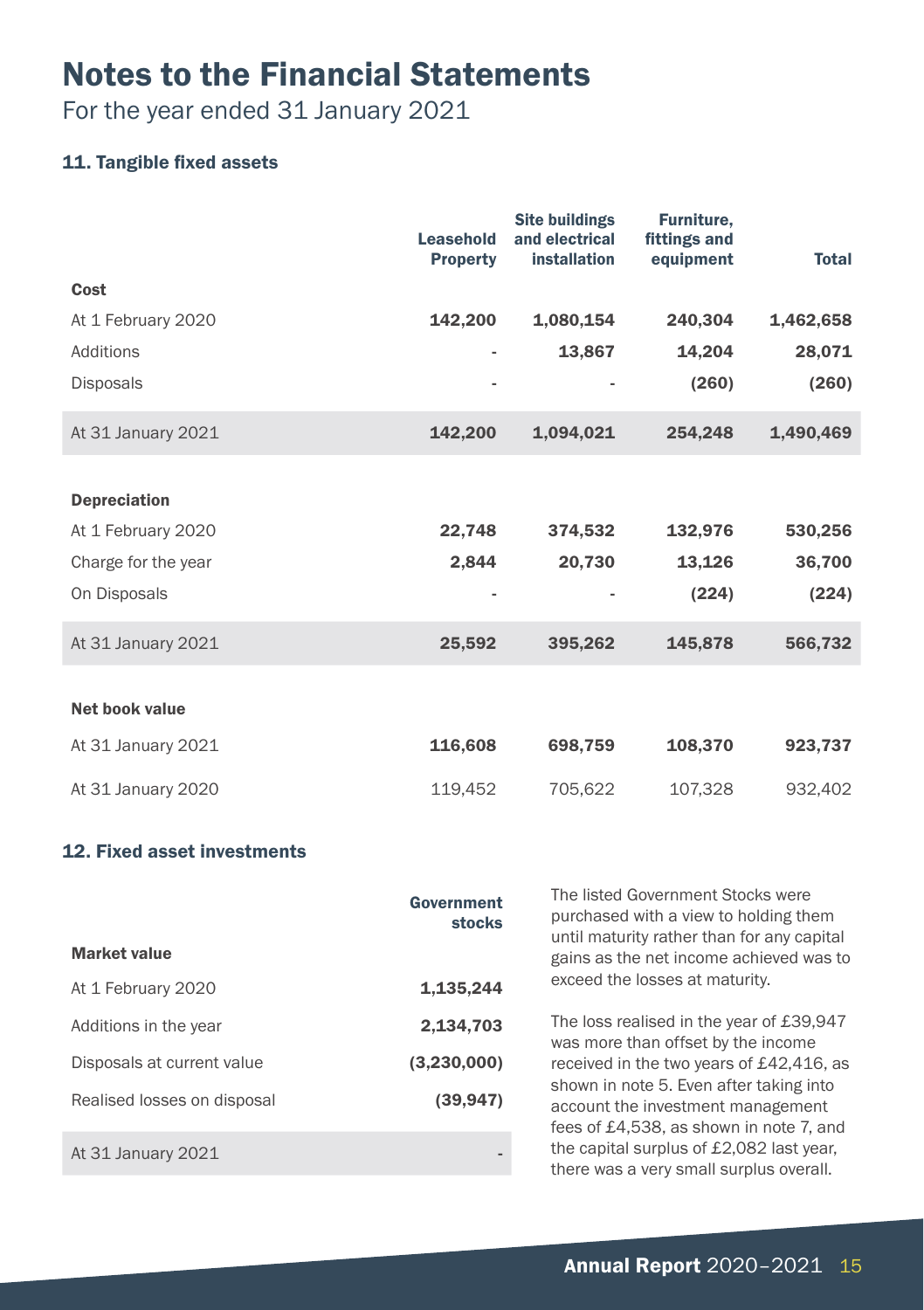For the year ended 31 January 2021

#### 13. Debtors

|                                   | 2021    | 2020   |
|-----------------------------------|---------|--------|
| <b>Trade Debtors</b>              | 2,100   | 19,403 |
| Other debtors                     | 19,610  | 9,326  |
| Prepayments and accrued<br>income | 79,966  | 58,291 |
|                                   | 101,676 | 87,020 |

#### 14. Creditors: amounts falling due within one year

|                                       | 2021    | 2020    |
|---------------------------------------|---------|---------|
| <b>Expense creditors</b>              | 22,194  | 45,523  |
| Other creditors                       | 8,399   | 14,090  |
| Taxation and social security<br>costs | 1,554   | 1,584   |
| Accruals and deferred<br>income       | 117,443 | 59.284  |
| Other loans                           | 70,000  |         |
|                                       | 219,590 | 120.481 |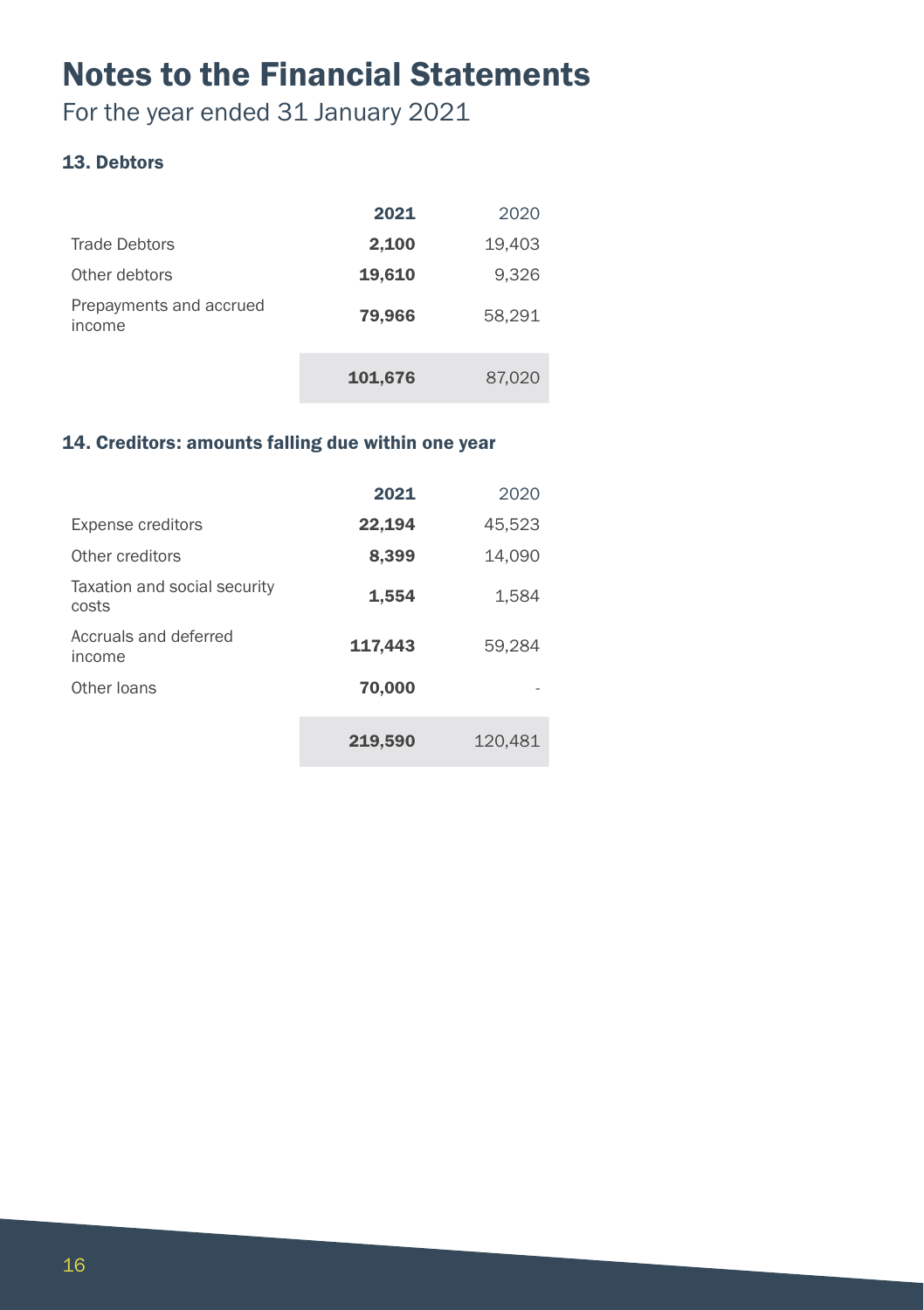For the year ended 31 January 2021

#### 15. Restricted funds

The income funds of the Society include restricted funds comprising unexpended balances of donations and grants held on trusts to be applied for specific purposes. These miscellaneous funds consist of the monies raised for use in future years in connection with the following individual projects:

|                                 | <b>Brought</b><br><b>Forward</b> | <b>Incoming</b><br><b>Resources</b> | <b>Resources</b><br><b>Expended</b> | <b>Transfers</b><br>$in/$ (out) | <b>Carried</b><br><b>Forward</b> |
|---------------------------------|----------------------------------|-------------------------------------|-------------------------------------|---------------------------------|----------------------------------|
| Heavy freight (3822/7202)       | 89,438                           | 3,987                               | (3,389)                             |                                 | 90,036                           |
| Locomotive 1338                 | 10,989                           | 36                                  |                                     |                                 | 11,025                           |
| Locomotive 1340                 | 1,289                            | 5,271                               | (46, 255)                           | 40,000                          | 305                              |
| Locomotive 2999                 | 56,587                           | 9,712                               | (20, 782)                           | (869)                           | 44,648                           |
| Locomotive 3738                 | 28,243                           | 88                                  |                                     |                                 | 28,331                           |
| Locomotive 4079                 | 47,376                           | 23,860                              | (21, 225)                           |                                 | 50,011                           |
| Churchward Heritage (1363)      | 39,437                           | 1,200                               | (40)                                |                                 | 40,597                           |
| Carriage and Wagon              | 50,000                           | 83                                  |                                     |                                 | 50,083                           |
| Carriage Shed Extension         | 27,057                           | 58                                  |                                     | (13, 867)                       | 13,248                           |
| <b>Didcot Development</b>       | 118,471                          | 24,685                              | (75, 879)                           | (13,009)                        | 54,268                           |
| Locomotive 1014                 | 111,203                          | 70,670                              | (128, 796)                          | 302                             | 53,379                           |
| Locomotive 1466                 | 105,579                          | 66,676                              | (178,085)                           | 6,000                           | 170                              |
| Locomotive 4709                 | 47,758                           | 72,074                              | (56, 147)                           | (521)                           | 63,164                           |
| Victorian Carriage              | 39,850                           | 9,729                               | (6,889)                             |                                 | 42,690                           |
| <b>Mainline Steam</b>           | 5,900                            | 20                                  |                                     | (5,920)                         |                                  |
| 50 Ton Crane                    | 22,202                           | $\overline{\phantom{a}}$            | (1,830)                             |                                 | 20,372                           |
| Capital Development Fund        | 26,408                           | 89                                  |                                     |                                 | 26,497                           |
| Railcar 22                      | 2,048                            | $\overline{2}$                      | (1,800)                             |                                 | 250                              |
| Dean Bogie Single               | 1,180                            | $\overline{a}$                      |                                     |                                 | 1,180                            |
| <b>Broad Gauge Engine House</b> | 21,611                           | 132                                 |                                     |                                 | 21,743                           |
| Firefly                         | 3,125                            |                                     |                                     |                                 | 3,125                            |
| Loco 6023                       | 5,807                            | 13,488                              | (1)                                 | 7,190                           | 26,484                           |
| <b>Super Saloons</b>            | 2,410                            | 24                                  | (254)                               |                                 | 2,180                            |
| Steam Railmotor                 | 10,186                           | 2,151                               | (33)                                | (302)                           | 12,002                           |
| Diamond Jubilee Fund            |                                  | 35,420                              | (2,752)                             |                                 | 32,668                           |
| 231 Club                        |                                  | 14,204                              | (8,286)                             |                                 | 5,918                            |
|                                 | 874,154                          | 353,659                             | (552, 443)                          | 19,004                          | 694,374                          |

The transfers to the Loco 1340 and Loco 1466 Funds represent support provided to these funds from the General Fund.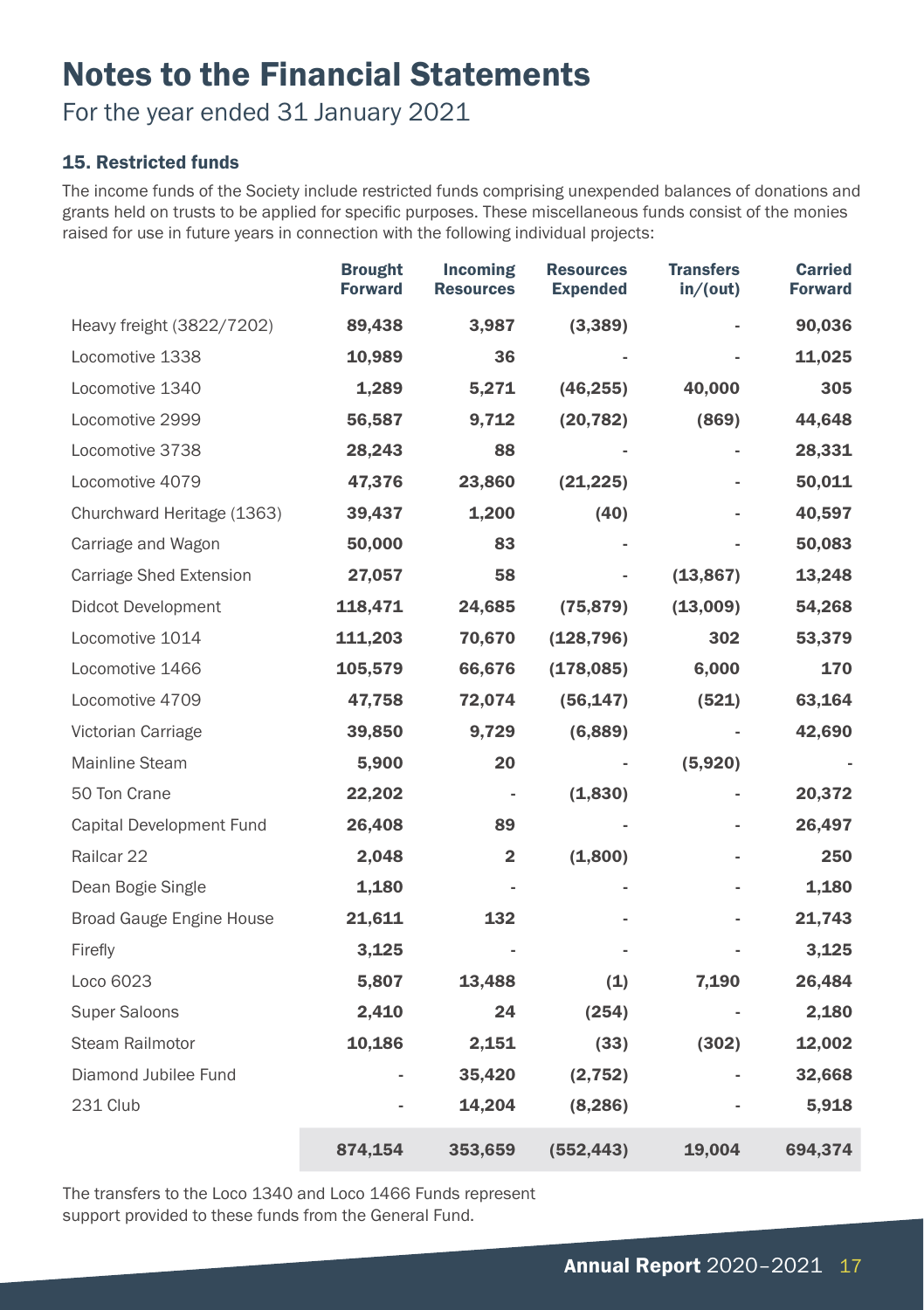For the year ended 31 January 2021

#### 16. Unrestricted funds

The income funds of the Society include the following designated funds which have been set aside out of unrestricted funds by the Board for specific purposes:

#### STATEMENT OF FUNDS

|                                    | <b>Brought</b><br>forward | <b>Incoming</b><br>resources | <b>Resources</b><br>expended | <b>Transfers</b><br>$in/$ (out) | Gains/<br>(losses) | <b>Carried</b><br>forward |
|------------------------------------|---------------------------|------------------------------|------------------------------|---------------------------------|--------------------|---------------------------|
| <b>Designated Fund</b>             |                           |                              |                              |                                 |                    |                           |
| <b>Fixed Asset Fund</b>            | 932,402                   | $\overline{\phantom{a}}$     | (36, 700)                    | 28.035                          |                    | 923,737                   |
| <b>Steaming Fees</b>               | 71,534                    |                              | 448                          |                                 |                    | 71,982                    |
| Capital Development<br>fund        | 1.274.901                 | 20.935                       | (3,261)                      |                                 | (39.947)           | 1,252,628                 |
|                                    | 2,278,837                 | 20,935                       | (39,513)                     | 28,035                          | (39, 947)          | 2,248,347                 |
| <b>General Fund</b>                |                           |                              |                              |                                 |                    |                           |
| General fund                       | 113,858                   | 942.426                      | (798.980)                    | (47,039)                        | -                  | 210,265                   |
| <b>Total Unrestricted</b><br>funds | 2,392,695                 | 963.361                      | (838, 493)                   | (19,004)                        | (39.947)           | 2,458,612                 |

The Fixed Asset Fund was set aside as a designated fund to reflect that these assets are held by the Society permanently and not available as part of the reserves to fund day to day operations. The transfers to the Fixed Asset Fund are made up of the following additions and disposals in the year:

| Wagon Repair Shop Extension funded from the Carriage Shed Extension Fund | 13.867 |
|--------------------------------------------------------------------------|--------|
| Kubota tractor funded by the Didcot Development Fund                     | 8.000  |
| Museum Air Conditioning funded by the Didcot Development Fund            | 6.204  |
| Disposal of catering assets                                              | (36)   |
|                                                                          | 28.035 |

The Steaming Fees fund contains amounts earned by certain larger locomotives being lent out to other organisations, which have been set aside for future overhauls of those locomotives.

The Capital Development Fund comprises a legacy set aside with a view to developing the Didcot Railway Centre into an up-to-date visitor attraction. The legacy was invested in the short term in a government stock with a view to minimum risk of capital loss whilst maximising the income the investment might obtain. Currently the potential income returns on similar investments are inadequate to cover the costs of holding such investments and therefore following the maturing of the investment in January 2021 the cash has been retained in a pooled cash fund managed by our investment managers whilst alternative investment opportunities are sought, or is required to fund our capital spending plans.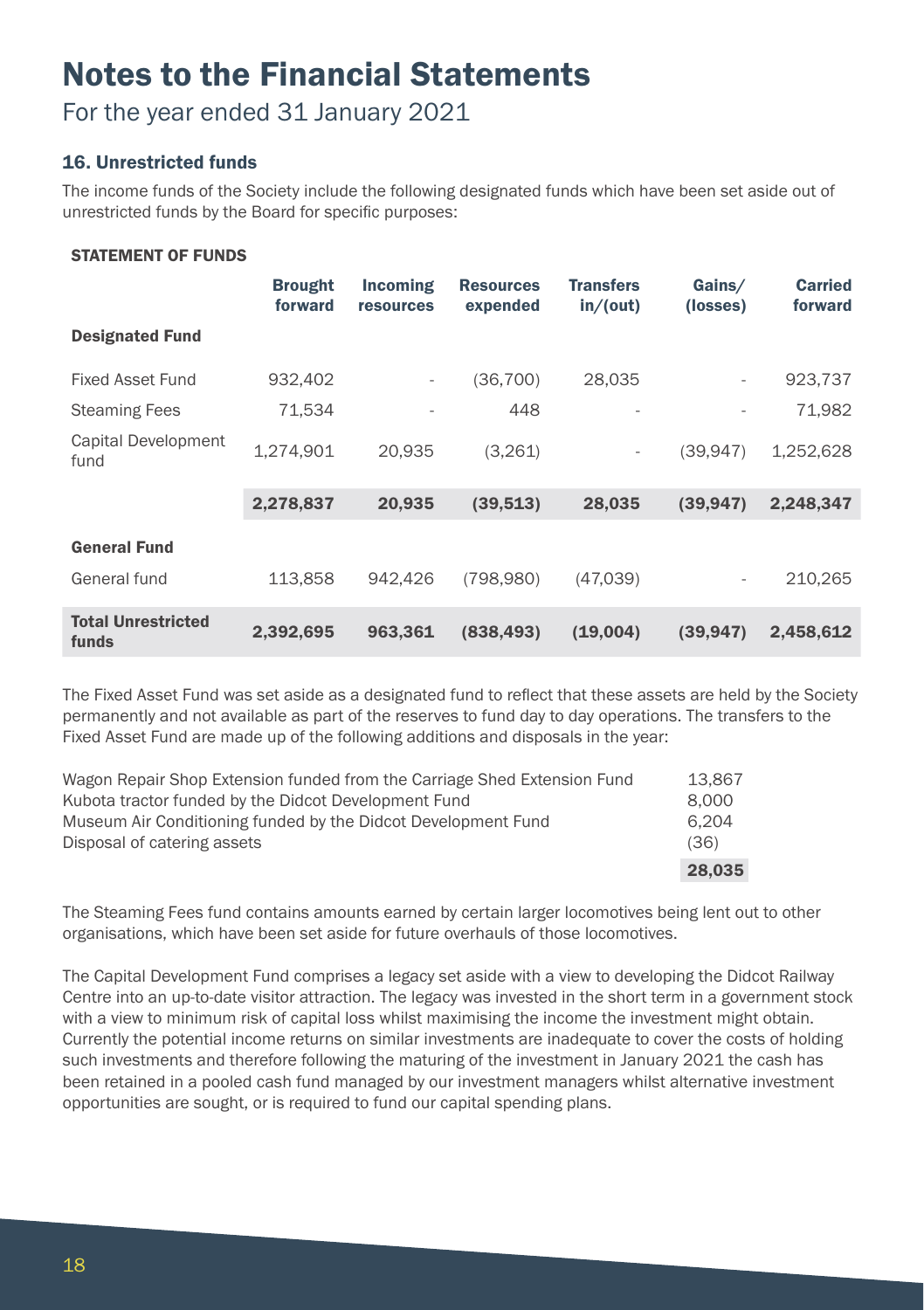### Minutes of the fifty-third Annual General Meeting of the Great Western Society Ltd

Held by Zoom on 10 October 2020

#### Board members present:

RA Preston Chairman JL Barlow Director C Thompson Treasurer AJ Keys Director L Donaldson Director

A Middleton Director R Walker-Jones Director

JB O'Hagan Deputy Chairman RJ Varley Company Secretary

The meeting started at 2.00pm with Mr Preston in the chair.

The Great Western Society was unable to hold a normal AGM in October 2020 because of the corona virus and the "Rule of Six". We notified all members that the AGM would be held virtually by Zoom. Members without access to a computer could join the meeting by phone and, like members who could not join the meeting, were given the option to vote by proxy. The decision to hold a virtual meeting was made in order to demonstrate good governance of our charity. This complied with Companies House and Charity Commission rules.

The Chairman thanked the work group, consisting of E Jhita, R Walker-Jones and JB O'Hagan, for setting up the virtual AGM. He noted two errors in members' information pack; on p2, "page xx" should read "p7". On p4, locomotive "1040" should read "1340".

R Walker-Jones gave a short presentation on the housekeeping aspects of the Zoom meeting.

#### Members Present:

In addition to the Board members listed above, the officers and members listed in the annex were present (68 in all). One member apologised for not attending the meeting.

#### 1. To approve and adopt the Accounts for the year ending 31 January 2020 together with the report of the Board thereon.

The Society Treasurer, Charles Thompson, gave his video presentation about the accounts for the year ended 31 January 2020 and the state of the finances following Covid-19 and all that has happened since.

With E Jhita's appointment as CEO the future looked positive as things began to change and income increased, albeit with a few additional costs. We were encouraged by receipt of a £1.254m unrestricted legacy which could be used to develop a new entrance building and improved ramp access as well as conserving our historic listed 1932 engine shed and unique working coal stage.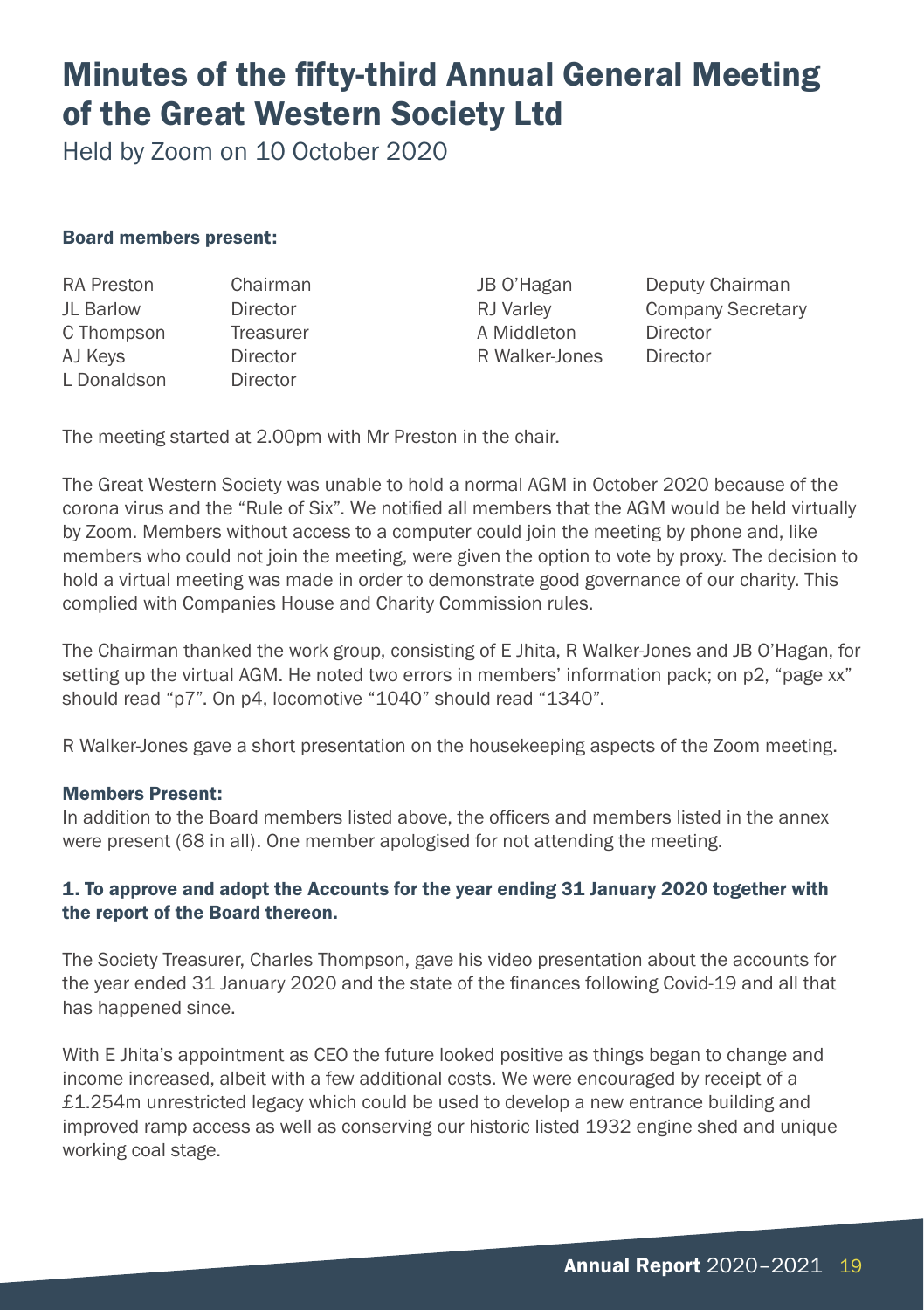Covid-19 struck on 23 March 2020 with the lockdown and closure of the Centre. It reopened on 4 July 2020, since when visitor numbers have been good albeit within the government's guidelines on numbers. The majority of employees have returned from furlough after the lockdown. Some running costs such as insurance carried on regardless, so we faced quite a substantial deficit for the current financial year and possibly beyond. This would be financed in the short term by the legacy receipt. This factor, and Covid-19, would delay some of the proposed works as the finances recovered.

Turning to the accounts themselves and in particular the figures set out in the Annual Review in a little more detail:

#### 1. Unrestricted funds

Details of the income and expenditure were shown in notes 1 to 10 of the Review and movements in the funds in note 15.

Income in the year to 31 January 2020 increased from £668k to just over £2m and was boosted by legacies of £1.259m compared with £103k last year. As reported in the booklet, visitor numbers and admissions income, catering and shop income and loco steaming fees all increased.

Expenditure also increased by £191k from £657k to £848k. This included an increase in staff costs of £58k, event staging costs and in particular loco hire-in costs of £42k. The remainder of the increase was spread across a number of site running expenses which includes items like insurance, electricity, coal and oil, repairs and maintenance of locomotives, rolling stock, buildings and track. After transfers between funds there was a net surplus of £1.181m for the year.

The Directors have earmarked the legacy of £1.254m to provide a foundation for the development plans mentioned earlier. This was ring-fenced outside ordinary funds by investing the majority of the money through Smith & Williamson in short term government stock to provide security of investment, instant access, (the stock can be sold at any time with minimal risk of a loss in capital) and to achieve a better rate of return than with a high street bank or building society. This left a deficit of £76k [£2,008k-£849k+£19k-£1254k] for the year, excluding the legacy and related investment management expenses.

Due to the depletion of the General Fund in recent years and it starting the year with a balance of only £52k, the previously designated Didcot Development Fund was merged back into the General Fund so that it could absorb the deficit for the year. This left a positive balance carried forward at 31 January 2020 of £114k.

#### 2. Restricted funds

The restricted funds represent the various funds raised for specific projects and the income and expenditure relating to each of those projects is shown in note 15 of the Review. The locomotives with notable levels of expenditure in the year were 1466, 1014, 4709 and 1340, the latter being one of the smaller locomotives being restored to give the Centre an additional locomotive for branch line working and to save on hire-in costs. In addition £87k was expended from the Didcot Development Fund on various building projects around the site. C Thompson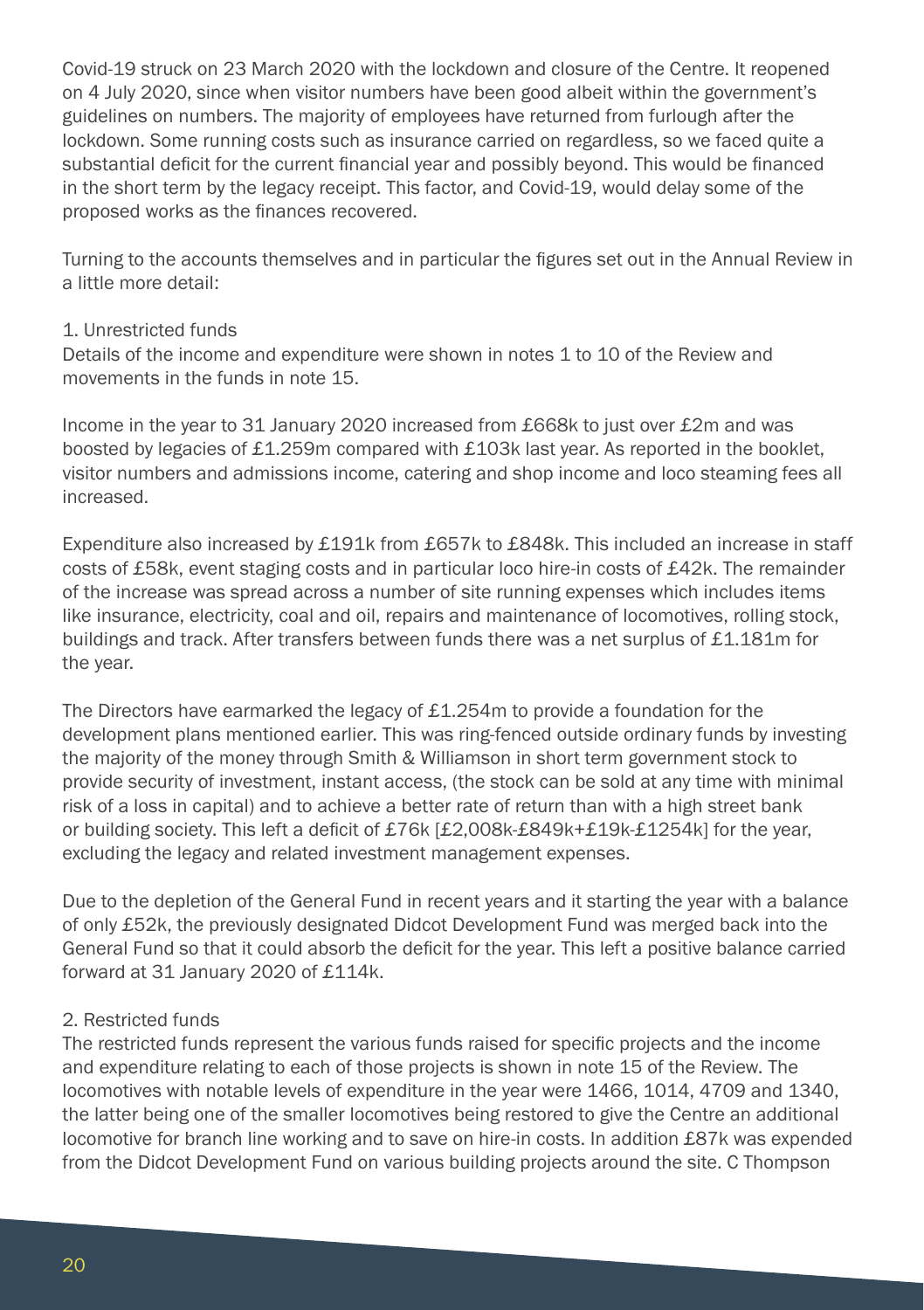did not go into further detail beyond pointing out that the fund for the overhaul of 1466 in time for the Society's 60th Anniversary stood at £105k. 1340 should be completed in the next year but the General Fund would have to make up the projected shortfalls in funds for both this loco and 1466. If anybody wanted to support the Society by giving directly to those funds there was still time!

#### 3.The Balance Sheet

The balance sheet showed net assets of £3.267m made up of General Fund of £114k, Designated Funds including the legacy and Fixed Asset Fund of £2.279m, and restricted funds of £874k. Apart from the fixed assets, namely the lease for the Centre and the £932k spent on the buildings and other plant and equipment, the remainder was largely held in the Smith & Williamson investment and a number of bank and building society accounts.

The full accounts have been audited and the auditors have issued a clean unqualified audit report and it is upon these accounts that the figures in the booklet you have are based. The full accounts with all the notes which have been drawn up to comply with the Charities Statement of Recommended Practice were some 51 pages long (including cover and contents page) and were also available to any member should they want to see them.

I commend the Annual Report and the Annual Accounts for your approval.

Finally, looking forward, the road in the short term was going to be hard, especially since the last set of restrictions announced on 22 September; they would probably remain in force at least 6 months. We continued to seek new income sources including grants, and expenditure remains under very tight control. Whilst our Finance Manager Mike Bodsworth has done a superb job of managing the finances over recent months, the lockdown and closure of DRC has demonstrated that our current accounting systems were no longer fit for purpose in terms of transparency and availability of funds. Despite the cost, investment in a new financial system would bring significant efficiencies, savings, a greater degree of control and better management. To implement it we have appointed a new part time finance manager, Emma Kent, who has skills in IT systems and financial management. There would be a smooth handover of the finances over the coming months from Mike to Emma. C Thompson wanted to record our appreciation of Mike's work and his skills in running the finances over many years through good and not so good times.

In response to a call for questions, F Harman (20485) asked how to request a full set of accounts. E Jhita would send them to him.

A Crump (2992) proposed and P Jones (1643) seconded the adoption of the accounts, which was approved by 95% with 5% abstentions.

#### 2. To approve the Minutes of the Annual General Meeting of 7 September 2019.

There were no questions.

S Cooper (1703) proposed and A Crump (2992) seconded the adoption of the minutes, which was approved by 78% with 22% abstentions.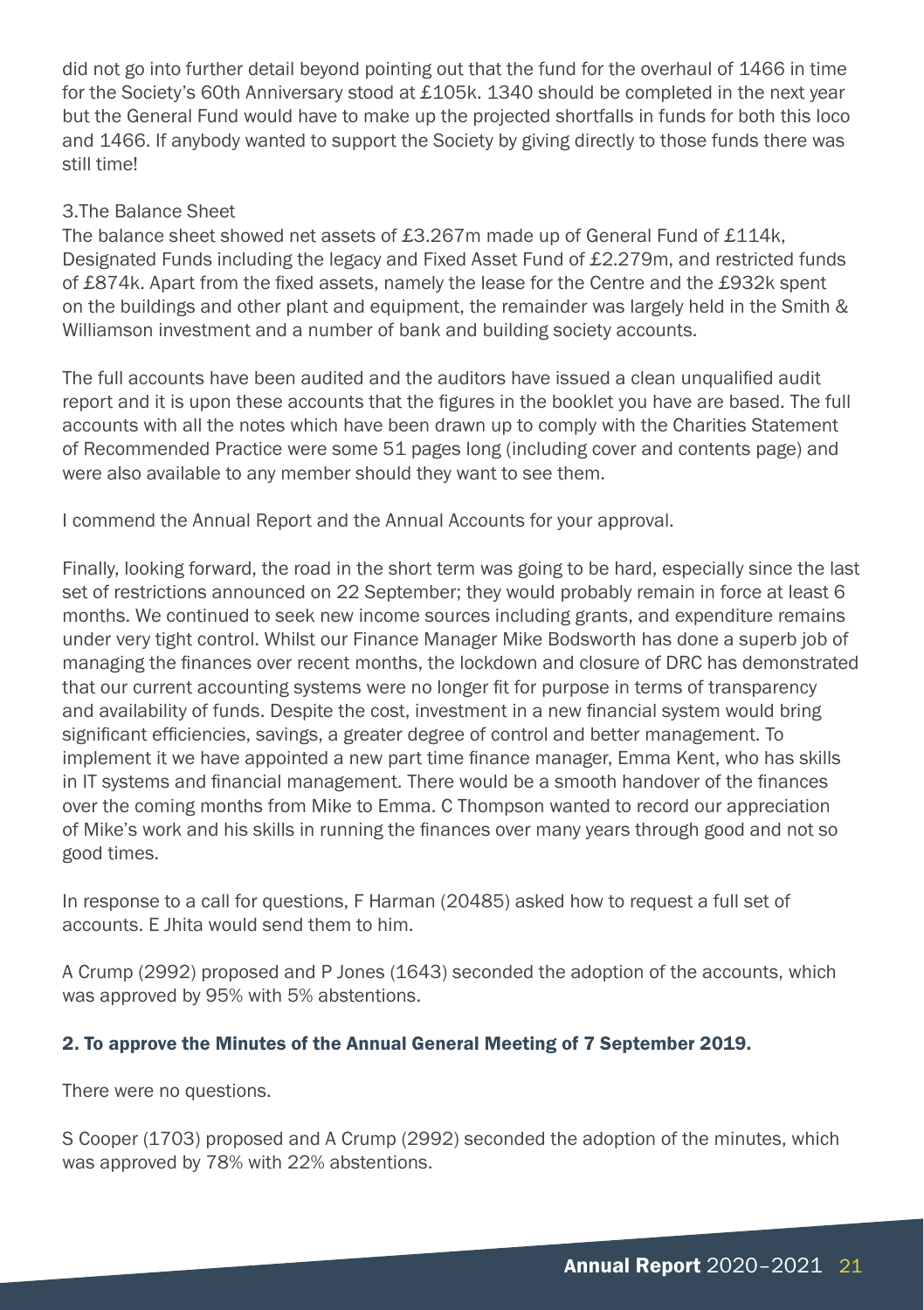#### 3. To approve the Society's Review of the year 2019-2020 including the summary accounts for the year ending 31 January 2020.

There were no questions.

C Prince (732) proposed and P Riley (2341) seconded the adoption of the review of the year, which was approved by 88% in favour, 4% against, 8% abstentions.

#### 4. To elect Board Members:

The Chairman asked candidates for re-election to the Board to introduce themselves.

JL Barlow retired by rotation and offered himself for re-election to the Board. In his video presentation he explained that as one of the four schoolboys who started the Great Western Society in 1961, Jon has now spent 59 years as a member. For many years, he was an active member of the Management Council and a working volunteer at our initial depot in Totnes, and later at Didcot. He was one of the first members to be trained for footplate duty at Didcot, initially as a fireman, but promoted to driver about a year later to meet the need for more footplate staff. For some years, he was responsible for organising the Society's main line rail tours, utilising several of our steam locomotives and the Vintage Train which eventually comprised 10 fully-restored GWR coaches. During this time Jon represented the GWS on the Steam Locomotive Operators Association, the ruling body for main line operations at that time. Having retired from footplate duties in August 2018 (mainly as he was not now supple enough to crawl around the motion of a steam locomotive!) Jon was elected to the Board in 2018 and combined his role as a director with occasional turns as Duty Manager. He also ran the annual Christmas draw for a number of years. Proposed by K McCormack (475), seconded by A Crump (2002), and approved by 90% in favour, 5% against, 5% abstentions.

MA Middleton retired by rotation and offered herself for re-election to the Board. She gave a video presentation, filmed between guarding duties, emphasising 3 factors. Firstly, as a guard she had a good understanding of DRC operations. Secondly, she had worked hard to achieve the full museum accreditation awarded to us in February 2020, bringing huge advantages for the Centre and the Society. Finally, she was passionate about the collection and improving access to it. We could now offer wheelchair users access to the centre thanks to GWR's purchase of a stair climber for DRC. When first appointed to the Board 2 years ago, she pledged to make it more open and accountable; she would continue with that aim. Proposed by R Heron (10440), seconded by I Cameron (22575), and approved by 96% in favour, 4% against.

Both candidates were therefore re-elected to the Board.

#### 5. To re-appoint Wellers as Auditors and to authorise the Board to fix their remuneration.

Charles Thompson recommended that Wellers be re-appointed. There were no questions. Proposed by R Stannett (6960), seconded by P Harley (3866) and approved 94% in favour, 2% against, 4% abstentions.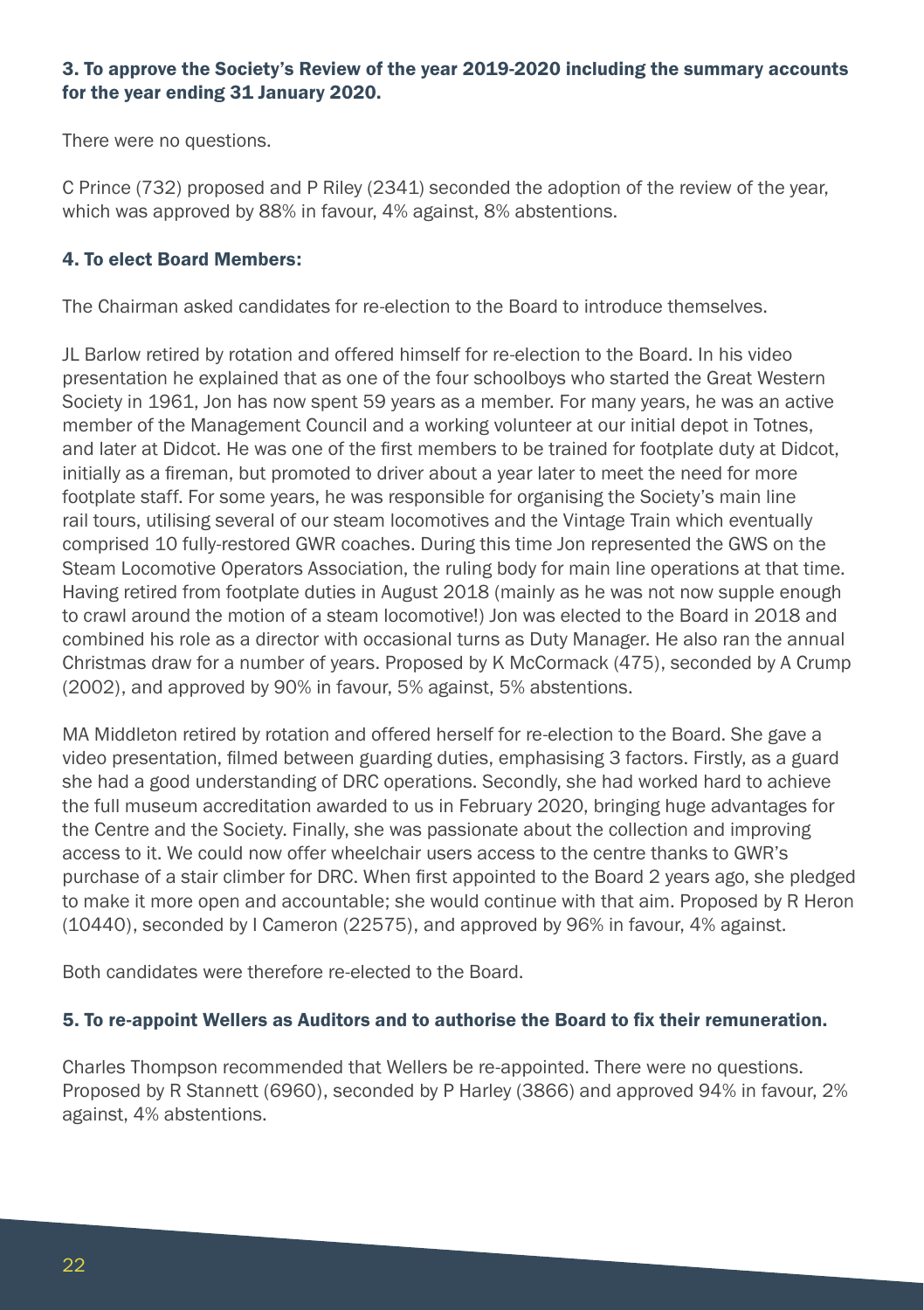#### 6. Deaths of key members of the Society

JB O'Hagan reminded the meeting of the deaths during the past 12 months of the following members of the Society who played a significant part in its growth and development:

Sheila Beacham Maurice Burr Martin Gosney Peter Hemy Brian Hunt Mike Lewis Harry Riddell Eddy Lyons Charles Roberts Ken Surman

There was then a minute's silence in memory of those who had died. We would be recognising those who were not already on the Memorial Board later this year. The Chairman added his thanks to other members who had died over the past 12 months and had also helped out over the years.

The Chairman called an end to the meeting at 2.37 pm.

Annex – Membership Numbers of Attendees

| 3    | 3599      | 14568 | 22650 |
|------|-----------|-------|-------|
| 50   | 3644      | 14607 | 22760 |
| 138  | 3866      | 15934 | 22811 |
| 475  | 4220      | 16236 | 22819 |
| 500  | 4223      | 16479 | 23086 |
| 612  | 5851      | 19614 | 23098 |
| 732  | 6251      | 19726 | 23462 |
| 783  | 6279      | 19739 |       |
| 1132 | 6960      | 20485 |       |
| 1643 | 7531      | 20818 |       |
| 1703 | 8285      | 20967 |       |
| 1723 | 8709      | 21228 |       |
| 2035 | 8959      | 21511 |       |
| 2142 | 9001      | 21668 |       |
| 2183 | 9588      | 21686 |       |
| 2341 | 9801 (x2) | 21741 |       |
| 2736 | 10091     | 21785 |       |
| 2949 | 10440     | 22341 |       |
| 2992 | 12994     | 22369 |       |
| 3061 | 14298     | 22575 |       |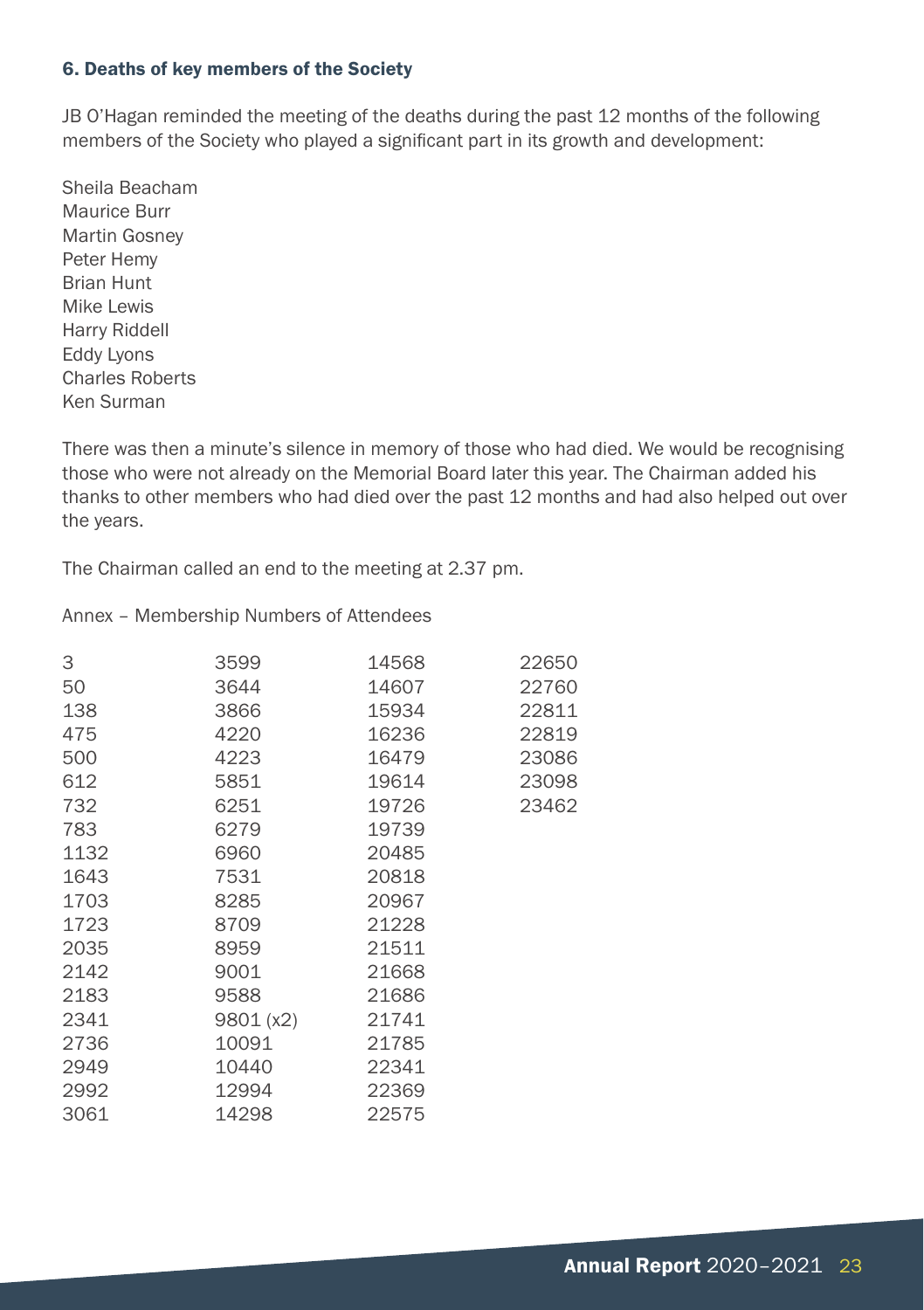### Brief Profiles of Individuals Standing for Re-election

### Rosie Walker-Jones

Rosie Walker-Jones joined the Board two years ago after enjoying taking on Guard and Trainee Fireman roles within the Society. Over the last year she has been mostly working with the gardening team, where they do their best to make our 21 acres of site look as loved as our engines.

Our community of volunteers is the Society's biggest asset and she is so proud to be part of that. You'll find Rosie on-site most weekends, so please introduce yourself if you haven't yet met!

Rosie is very keen to continue to bring her experience to the table and strengthen the expertise of the Board. Her background is in user experience, design, project management and teaching.

Rosie wants to see the Society and its collection thrive for the benefit of future generations.

### Tony Keys

Tony Keys was elected as a director of Great Western Society Limited at the Annual General Meeting in September 2018, following his retirement as a director of two large underwriting businesses at Lloyd's, where he had chaired Audit and Risk Committees.

Tony has greatly enjoyed his involvement with the society since then and, in particular, is pleased with the change in the way that the Society is managed, with the appointment of a chief executive and the delegation of the management of the day-to-day activities of the Society to a Senior Management Team under the leadership of the Chief Executive.

Tony enjoys being part of the Finance and General Purposes Committee of the Board, which monitors the finances of the Society.

There are many challenges ahead. The need to improve our assets such as the Coal Stage and the Engine Shed at Didcot, and our plans to improve access to the site from Didcot Parkway and improve our facilities, will bring pressure on our finances, but we are in a strong position to attract funds from those entities keen to encourage the protection of important heritage assets such as those at Didcot. Tony looks forward to being part of the process to bring these plans to fruition.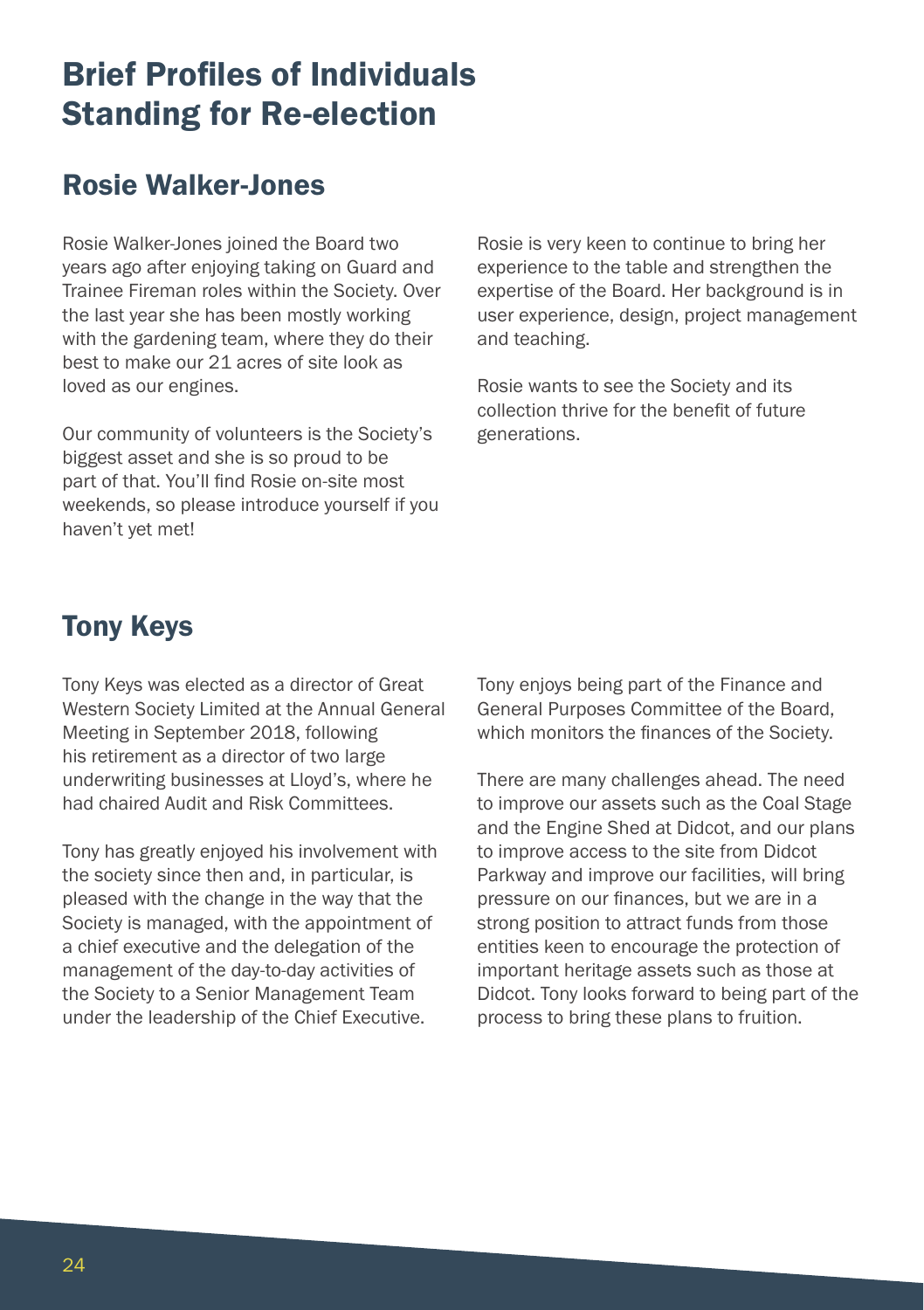### Brief Profiles of Individuals Standing for Election

### Emma Jhita

Emma is a museums and heritage professional who works for Historic England as Head of Partnerships and Philanthropy. Following a childhood spend visiting many of the UK's heritage railways on family holidays, Emma was privileged to serve as the Great Western Society's first Chief Executive between 2019 and 2021. During this time, Didcot Railway Centre's new strategy focused on improving its external profile, visitor experience, attendance at events and widening the appeal and accessibility of its museum and commercial offer. During recovery from the Covid-19 pandemic, Emma led two applications to the Cultural Recovery Fund which raised nearly £300,000. This was in addition to £16,000 from the National Lottery Heritage Fund and generous support from the Society's membership during this difficult time.

As a Governor at Sutton Courtenay C of E Primary School and having recently supported the National Paralympic Heritage Trust in its application for Arts Council England Accreditation, Emma brings experience of governance best-practice and strategic leadership in the non-profit and museums sector. Following fundraising leadership roles with organisations as diverse as the Jewish Museum London, The Postal Museum and Mail Rail, and the Royal British Legion's National Memorial Arboretum, Emma brings a wealth of experience in fundraising and income generation to support the Great Western Society as it recovers from the impact of the pandemic and sets its sights on ambitious growth and development into the future.

### Kirsty Mitchell MCIPD

Kirsty has a Human Resource Management career spanning 30 years. This HR experience has been gained in a variety of sectors and Kirsty has a keen interest in providing support to not for profits and charities. She brings project management, employee relations and employment law expertise and has coached and supported management teams and directors developing and implementing business and HR strategy. Kirsty has assisted Didcot with recruitment and other HR policy and procedural matters and her interest in the organisation has grown. She has a passion for history and art and enjoys heritage railways. Growing up in North Yorkshire she spent time on the North Yorkshire Moors railway and wants to be an active Member of the Society and the Board.

*Profiles continued overleaf*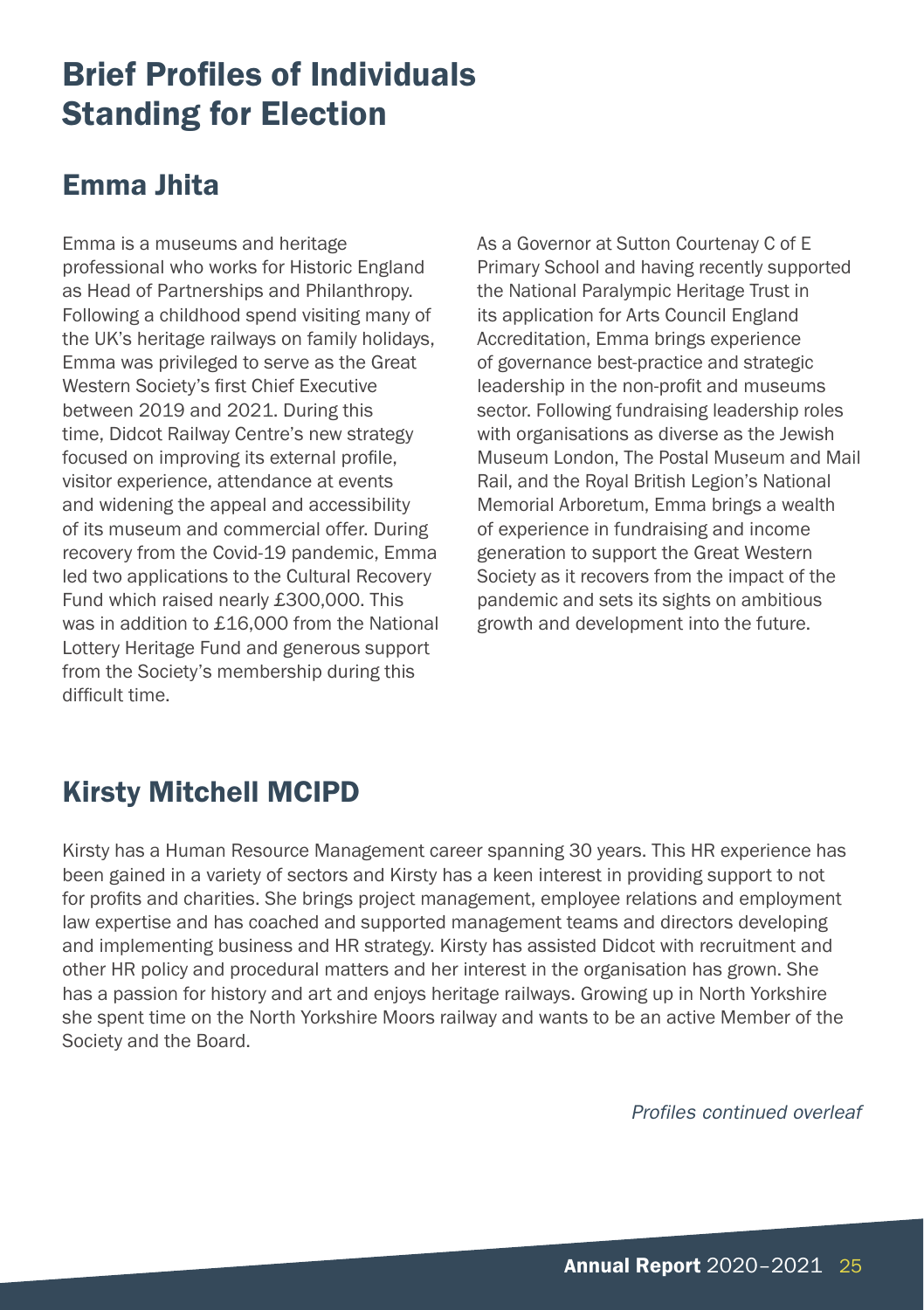### Brief Profiles of Individuals **Standing for Election (continued)**

### Mocky Khan

Mocky Khan has lived in Didcot for seven years now after moving from London. The primary reason for moving was the great transport and rail links that Didcot provides. Mocky is currently the Mayor of Didcot, a town and district councillor who he cares passionately about Didcot and wants our great town to be proud of who we are. Mocky has supported businesses, charities, community groups, organisations, and residents to get the advice, funds and help they desperately need.

Mocky is a Chartered Marketer who has worked on some of the biggest promotional marketing campaigns in the UK and globally as well as for charities and local start-ups. To change the perception of and to make Didcot a destination for visitors and a town that residents can celebrate, Mocky wanted to use his business and marketing skills to achieve this. Therefore, he has volunteered to be involved with Didcot Railway Centre. Mocky sees great potential and has the desire to drive the funding required, achieve the vision, and make the Railway Centre a must for events, entertainment, education, live history, families, schools, residents, and visitors as well as railway enthusiasts. Mocky is a firm believer that this can be done by teamwork, hard work and by having fun on the way.

Mocky is keen to get going and involved and he appreciates your support for his nomination to the Board.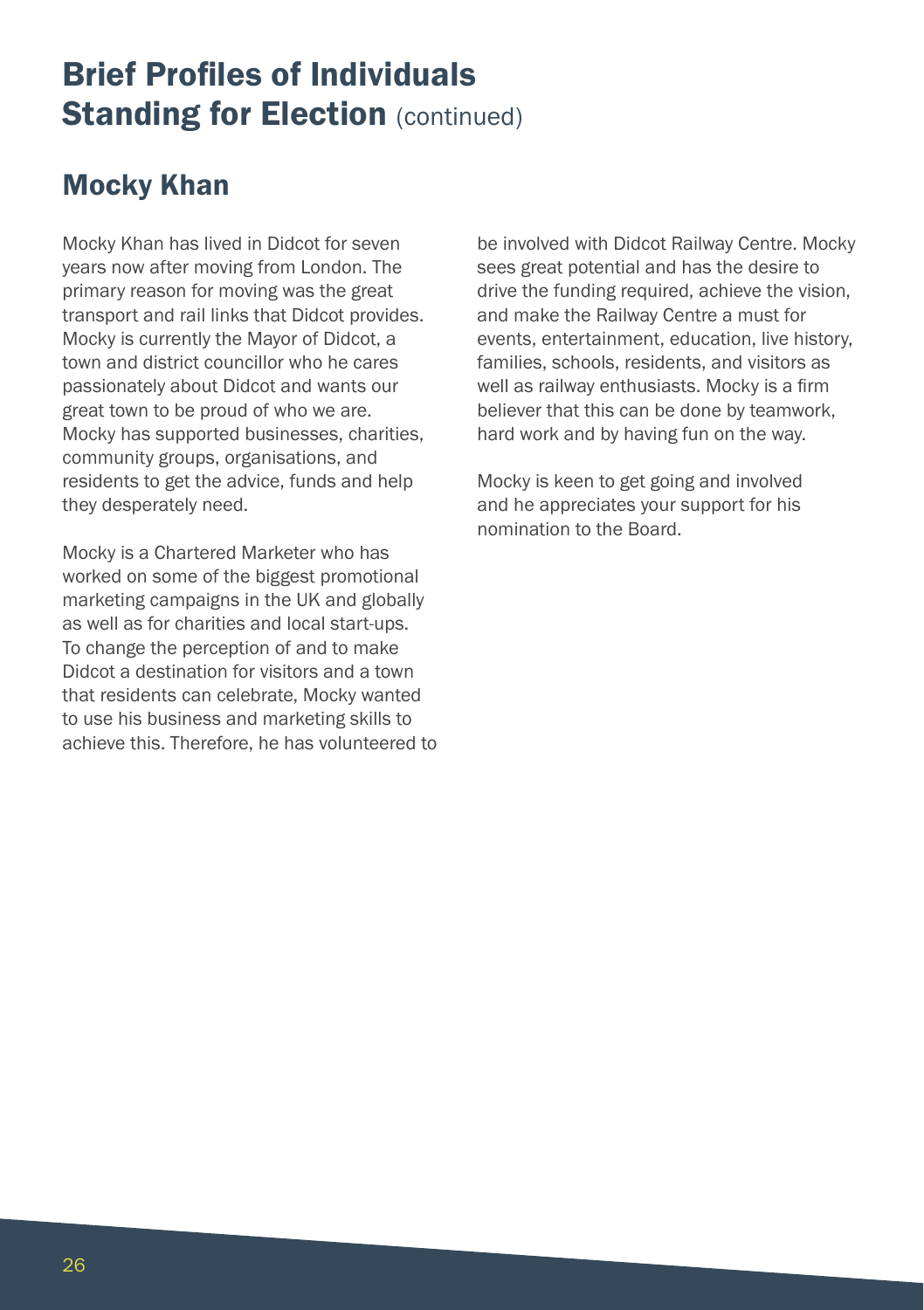### Form of Proxy Great Western Society Limited – AGM 2021

| I/WE   |                                                                                                                                                                                                                   |     |                |                |
|--------|-------------------------------------------------------------------------------------------------------------------------------------------------------------------------------------------------------------------|-----|----------------|----------------|
| οf     |                                                                                                                                                                                                                   |     |                |                |
|        | hereby appoint Richard Preston of the Great Western Society Limited, Didcot, Oxfordshire, or failing him<br>John O'Hagan of the Great Western Society Limited, Didcot, Oxfordshire, or                            |     |                |                |
| οf     |                                                                                                                                                                                                                   |     |                |                |
| Signed | as my/our proxy to vote for me/us on my/our behalf at the Annual General Meeting of the Great Western<br>Society Limited to be held virtually on the sixteenth day of October 2021 and at any adjournment thereof |     |                |                |
|        |                                                                                                                                                                                                                   |     |                |                |
|        | Agenda                                                                                                                                                                                                            | For | <b>Against</b> | <b>Abstain</b> |
|        | <b>1.</b> To approve and adopt the Accounts for the year ended 31 January<br>2021 together with the report of the Board and Auditors thereon.                                                                     |     |                |                |
| 2.     | To approve the Minutes of the Annual General Meeting of 10<br>October 2020.                                                                                                                                       |     |                |                |
| 3.     | To approve the Society's Review of the year 2020-2021 including<br>the summary accounts for the year ended 31 January 2021.                                                                                       |     |                |                |
| 4.     | To elect Board members:                                                                                                                                                                                           |     |                |                |
|        | Ms R Walker-Jones retires by rotation and being eligible<br>offers herself for re-election                                                                                                                        |     |                |                |
|        | Mr A J Keys retires by rotation and being eligible offers<br>himself for re-election                                                                                                                              |     |                |                |
|        | Mrs E Jhita offers herself for election                                                                                                                                                                           |     |                |                |
|        | Mrs K Mitchell offers herself for election                                                                                                                                                                        |     |                |                |
|        | <b>Mr M Khan</b> offers himself for election                                                                                                                                                                      |     |                |                |
| 5.     | To re-appoint Wellers as Auditors and to authorise the Board<br>to fix their remuneration.                                                                                                                        |     |                |                |

*You may photocopy this form if you do not wish to cut this booklet, but to be valid this original form or a photocopy must be completed in ink in your own hand and signed.*